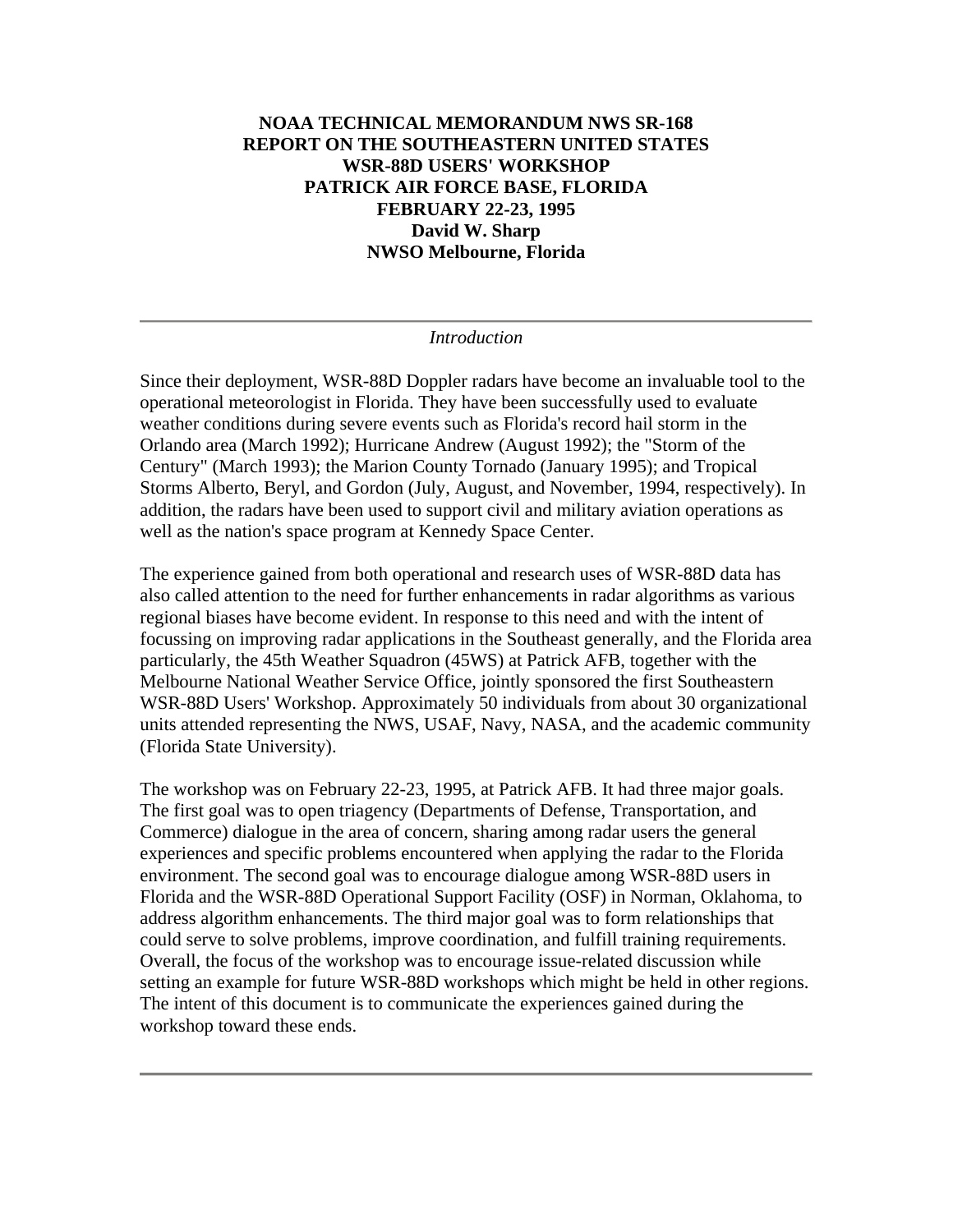#### *Day One* Opening Remarks

*Lt Col Adang (Commander/45WS)* welcomed all participants of the workshop on behalf of the 45th Weather Squadron. Adang shared with the group his vision and theme for the workshop. Agenda items and speakers (Appendix A) were selected to uncover locallyspecific issues related to the radar. He recognized that the family of WSR-88D users in Florida is growing with the number of radars now in continual surveillance at Eglin AFB; NWSOs Melbourne, Tallahassee, Jacksonville, and Tampa Bay Area (Ruskin); and NWSFO Miami. Many additional triagency facilities are associated users connected with these radars. He conveyed the significance of the workshop setting an example so that future workshops such as this one might be held at other places.

*David Sharp (Science Operations Officer/NWS Melbourne)* also greeted the participants. He provided some historical background of the WSR-88D at Melbourne, describing its installation in late 1991 as a Limited Phase Production (LPP) radar. He further described its uniqueness as the first WSR-88D to be deployed in a near tropical environment. Algorithms which were written to accomodate Great Plains weather were now being used in the moisture-rich regime of the humid Southeast. Although utilizing the WSR-88D during severe weather has improved the local forecast and warning decision process, optimization of the radar algorithms for the local environment has not yet been achieved. He stressed that the purpose of the workshop was to serve as a forum for suggesting improvements to current algorithms, assessing operator proficiency and understanding, and nurturing inter-office/agency communication (Biggar, Roeder, and Sharp, 1995). Sharp re-emphasized the issue-related aspect of the workshop in contrast to the "presentation" style of many conferences.

*Morning Session*

*Lt Col Tim Crum (Applications Branch Chief/OSF)* was present as representative of the OSF.

His first presentation was divided into two parts:

**Upcoming WSR-88D Software Changes.** Crum began by explaining the various Software Build definitions and their scheduled release dates. Basically, there are two types of software releases: planned (12 to 18 month cycle) and emergency. Build 6.1 is defined as the NWS commissioning software. Build 7.0 is identical to Build 6.0 but with redundancy capabilities. It is the basis for Builds 7.1 and 8.0. It is the last major government contractor (UNISYS) WSR- 88D software release. Build 7.1 will be installed at only very selected sites to provide spot blanking capability. Build 8.0 is recognized as the first major OSF software release (spring 1995). It will replace Builds 6.0 and 7.0 with several enhancements and many corrections. Build 9.0 is scheduled for release in the summer of 1996 and will be considered the common software baseline.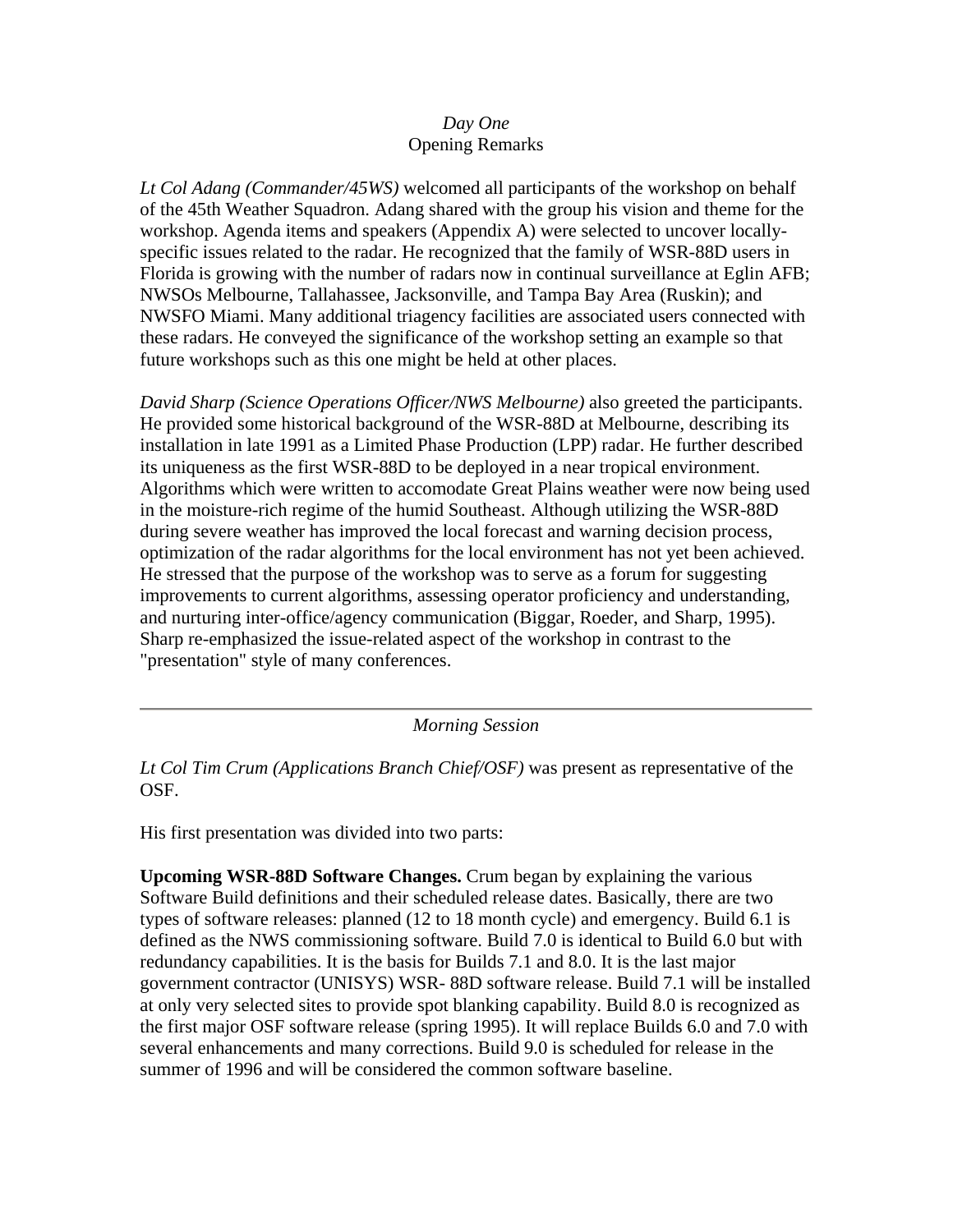Crum then reviewed the highlights of Build 8.0 which will be installed on most Florida radars by this summer (1995). Build 8.0 contains 143 approved Configuration Change Requests (CCRs). Among the major fixes are PUP dial-up map correction (RAMTEK hangs), elimination of ghost products, reduced RPG pauses due to unexpected timer expiration, and PUP dialup queue corrections on error conditions. Some new functionality and improvements include software support for the Level II recording jukebox, UCP editable data levels for precipitation products, unambiguous range extension to 94 nm, linear motion estimates, and rotational velocity/shear estimates.

**The role of field sites for implementing changes into subsequent builds was also considered.** Field sites can submit requests for change through individual agency chain of authority. For NWS Southern Region, changes may be submitted through the Regional NEXRAD Focal Point (W/SR42x1). Military units should submit change requests through their major commands. When submitting, express the relative operational importance of the change request. Communication with the OSF HOTLINE is encouraged. From time to time, field sites will also be asked to participate in a Beta Test of new software builds. Algorithm Enhancement Process/New Algorithms. Crum then spoke concerning the WSR- 88D Technical Needs List.

The current prioritized list (February 1995) is as follows:

- (1) WSR-88D Level II Data Archive of Storm Phenomena
- (2) Velocity Dealiasing/Range Unfolding
- (3) Data Quality Assessment
- (4) Severe Weather Detection and Forecasting
- (5) Feature Detection, Tracking, and Forecasting Techniques
- (6) Precipitation Analysis Techniques
- (7) Wind Analysis Techniques
- (8) Data Acquisition Rate Needs and Strategies
- (9) Interpretive Techniques/Human Interface Techniques
- (10) Tropical Cyclone Analysis Techniques
- (11) Data Compaction and Transmission Techniques
- (12) Icing Analysis Techniques
- (13) Turbulence Analysis Techniques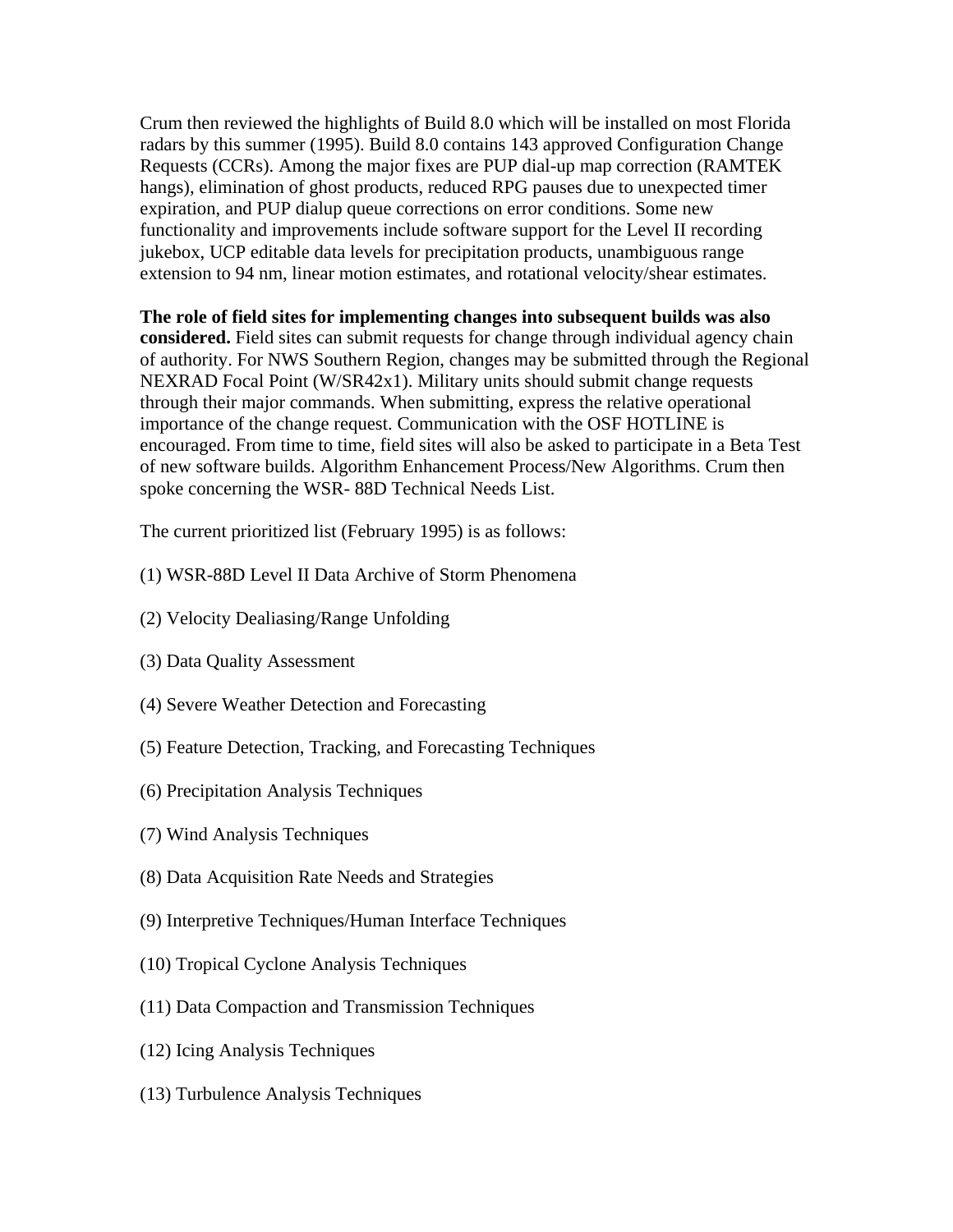There is much activity in the realm of meteorological algorithm enhancement. An enhanced hail algorithm has already been delivered to the OSF. An enhanced mesocyclone algorithm and Tornadic Vortex Signature (TVS) algorithm are scheduled to be delivered this year (1995). Likewise, progress is being made in the areas of velocity dealiasing and data quality. In addition to enhanced algorithms, several new algorithms are being written. These include algorithms to estimate the liquid equivalent for snow, a damaging downburst algorithm, and improved precipitation preprocessing algorithms accounting for Z/R relationships and bright band detection/mitigation.

With any current, enhanced, or new algorithm, the OSF retains responsibility for its scientific integrity; however, for any meteorological algorithm to reach full maturity, adaptable parameter optimization for a specific location must be achieved. Since the chore of adaptable parameter optimization is too large for the Applications Branch alone, the OSF will be porting algorithms to local sites for evaluation on Scientific Applications Computers (SACs). An algorithm guide with instructions will also be provided. Playback of archived Level II data tapes will be the key ingredient. At certain sites, some algorithms may be tested in real time via an additional wideband connection.

### *Dr. Peter Ray (Chairman, Meteorology Department, FSU)*

**Archive II Weather Event Database.** From a research perspective, Ray expressed that with the growing network of WSR-88D radars and digital base data recorders (Level II data), there will soon be terabytes of high quality Doppler radar data. More so, both the NWS and the USAF have committed to fitting all radars with Level II recorders. This volume of information will quickly become unmanageable unless appropriate procedures are adopted to document and catalog what is recorded.

Under the Cooperative Institute of Tropical Meteorology (CITM), Ray has been working on creating a Weather Event Database. He stated that identifying and cataloguing "interesting" weather events must occur on-station as they happen. If not, valuable data sets could become irretrievably lost in the volume of recorded data. Once logged, event reports would later be sent at regular intervals to a central location for database storage and access by interested users. Data tapes themselves would be sent to the National Climatic Data Center (NCDC) where a Level II data archive has already been established. Ray envisions that researchers would have interactive access to the database (via Mosaic and the World Wide Web), having the ability to search for specific events by type, location, and/or time. A specific data request could then be submitted to the NCDC. Ray commented that he would like to work with Florida radar stations on this project on a trial basis.

Crum stated that the OSF was exploring the possibility of an Archive II Event Log. He stressed OSF's focus on standardization of policy for the national network of radars. Sharp commented that the Melbourne NWSO was currently testing several variations of an Event Log for efficiency and workload. From this, perhaps, interested parties could begin construction of a national database. Ray noted that one of his graduate students,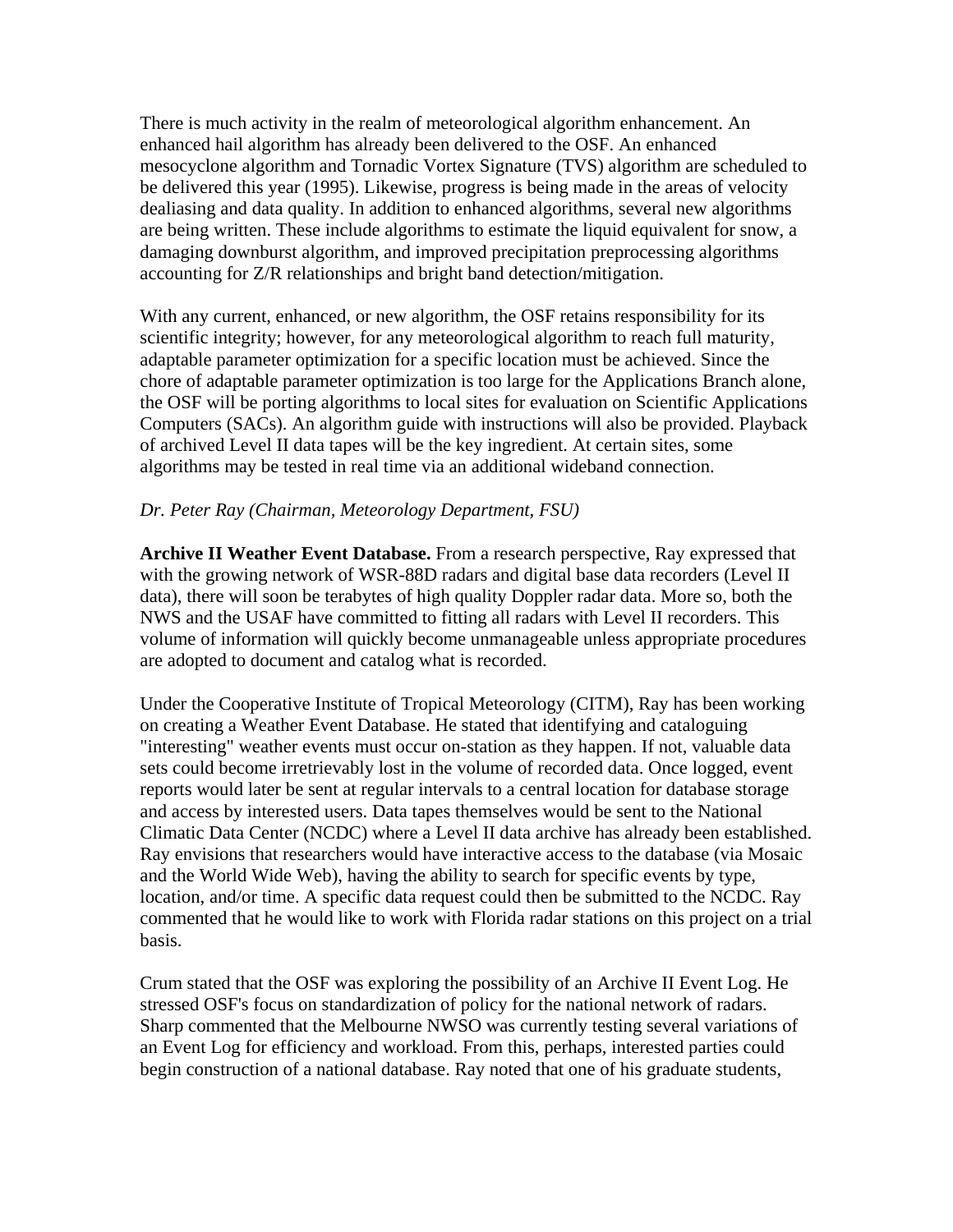Charlie Paxton (Science Operations Officer, NWSO Tampa Bay Area), was assessing the potential of automation via the Radar Coded Message (RCM).

### *Mark Wheeler (Applied Meteorology Unit/NASA/ENSCO)*

**WSR-88D Exploitation Tasks.** Wheeler is a member of the Applied Meteorology Unit (AMU) at NASA/ENSCO. He described the purpose of the AMU as an entity to test, evaluate, and develop new technologies, techniques, and processes resulting in improved weather forecasts by the 45 WS and the Spaceflight Meteorology Group (SMG) at Johnson Space Center in support of NASA's space program. The WSR-88D is part of the new technology available for operational transition. Consequently, an inquiry of proposed WSR-88D exploitation tasks was taken among members of the AMU tasking group (45WS, SMG, and NWS Melbourne).

Wheeler announced that the following two tasks were agreed upon for AMU consideration:

(1) WSR-88D Signatures for the Initiation of Convection

(2) Investigating severe vs. non-severe storm signatures over East Central Florida and adjacent coastal waters

These two exploitation tasks will be written into the AMU''s comprehensive taskings through 1996. The taskings will focus around radar operator techniques with the integration of other data streams. Case study analyses will be supported by the replay of archived Level II data.

#### *Mr. Pinder (45WS/DOR)*

**WSR-88D Support to Space Shuttle Launch and Ground Processing Operations.** Currently, products from two radars are used by Range Weather Operations (RWO) for Space Shuttle Launch and Ground Processing Operations. The WSR-88D at Melbourne is used in conjunction with the WSR-74C/McGill radar at Patrick AFB. Although the McGill radar is based on 25-year old technology and is a "one of a kind" system, it is a highly flexible weather radar controlled and operated by the USAF. Conversely, the WSR-88D at Melbourne represents modern technology with maintenance and operations costs not solely the responsibility of the USAF. The WSR-88D also has improved sensitivity (clear air mode) and Doppler capability, but it supports a variety of other weather-related functions beside NASA/USAF ground and launch operations. This comparison is derived from the cost versus benefit analysis of continuing to maintain and operate the WSR-74C/McGill radar (Taylor, 1994).

Pinder expressed his confidence in the McGill radar and noted it was his primary source of radar information during launch. Radar is one of the tools used to sample the atmosphere in an 85 km radius cylinder from the launch site.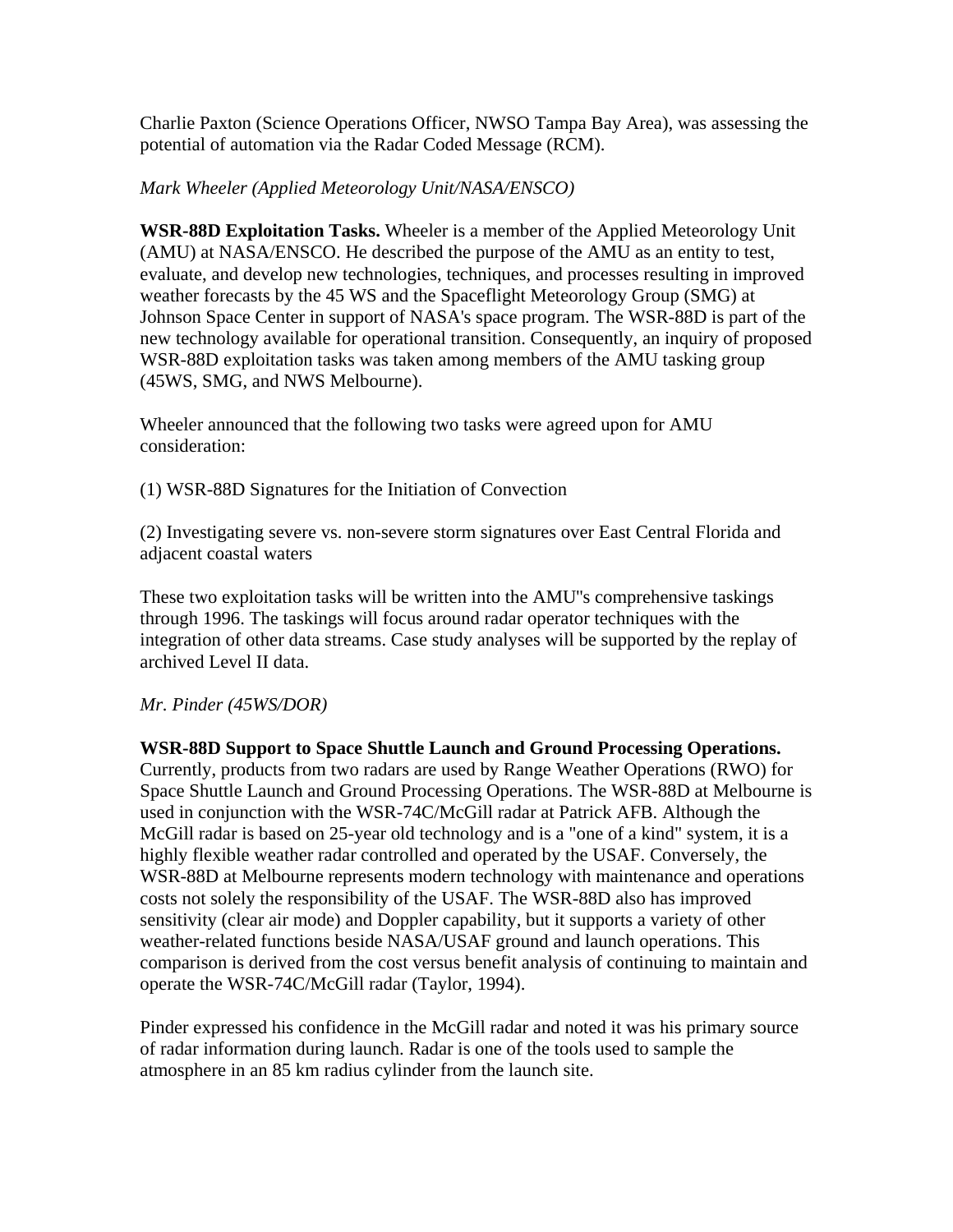Vertical regions of interest are as follows:

(1) Rain showers and cumulus clouds 1 - 4 km AGL

(2) Thunderstorms and lightning potential 4 - 8 km AGL

(3) Thunderstorm anvils and debris clouds 8 - 12 km AGL

Pinder identified the delay in return of one-time request products from the WSR-88D as one deficiency of the radar in support of launch operations.

#### *Mr. Richard Lafosse (Spaceflight Meteorology Group/Johnson Space Center)*

**WSR-88D Support to Space Shuttle Landing Operations.** LaFosse began by describing the communications configuration of the Spaceflight Meteorology Group (SMG) PUP. The SMG PUP can be associated to either the Melbourne WSR-88D for Shuttle landing operations or to the Houston radar for local JSC applications. This is achieved through the OSF-supplied "switch" software package. The fact that this software exists is little known, and it is apparently used only in certain unique configuration circumstances.

Lafosse commented on the importance of the WSR-88D for SMG operations. The decision to land the Shuttle at Kennedy Space Center or divert the landing to Edwards AFB is based on specific weather constraints at the Shuttle Landing Facility (SLF). The decision to divert to Edwards AFB is very expensive for the taxpayer, since considerable cost (millions of dollars) is involved in ferrying the Shuttle back to KSC. However, attempting to land at the SLF under adverse conditions poses a safety threat for the crew as well as risk of damage to the spacecraft.

He explained the KSC Weather Flight Rule constraints as:

- (1) Ceiling at or above 8,000 ft
- (2) Visibility greater than or equal to 5 nmi
- (3) Winds less than or equal to 25 nts
- (4) Cross-wind less than or equal to 15 kts

(5) No Precipitation or thunderstorm anvil within 20 nmi for launch 30 nmi for landing

Lafosse also presented an example from Shuttle flight STS-68 on October 11, 1994, during which the WSR-88D at Melbourne was used to make critical decisions while a major weather system was affecting central Florida.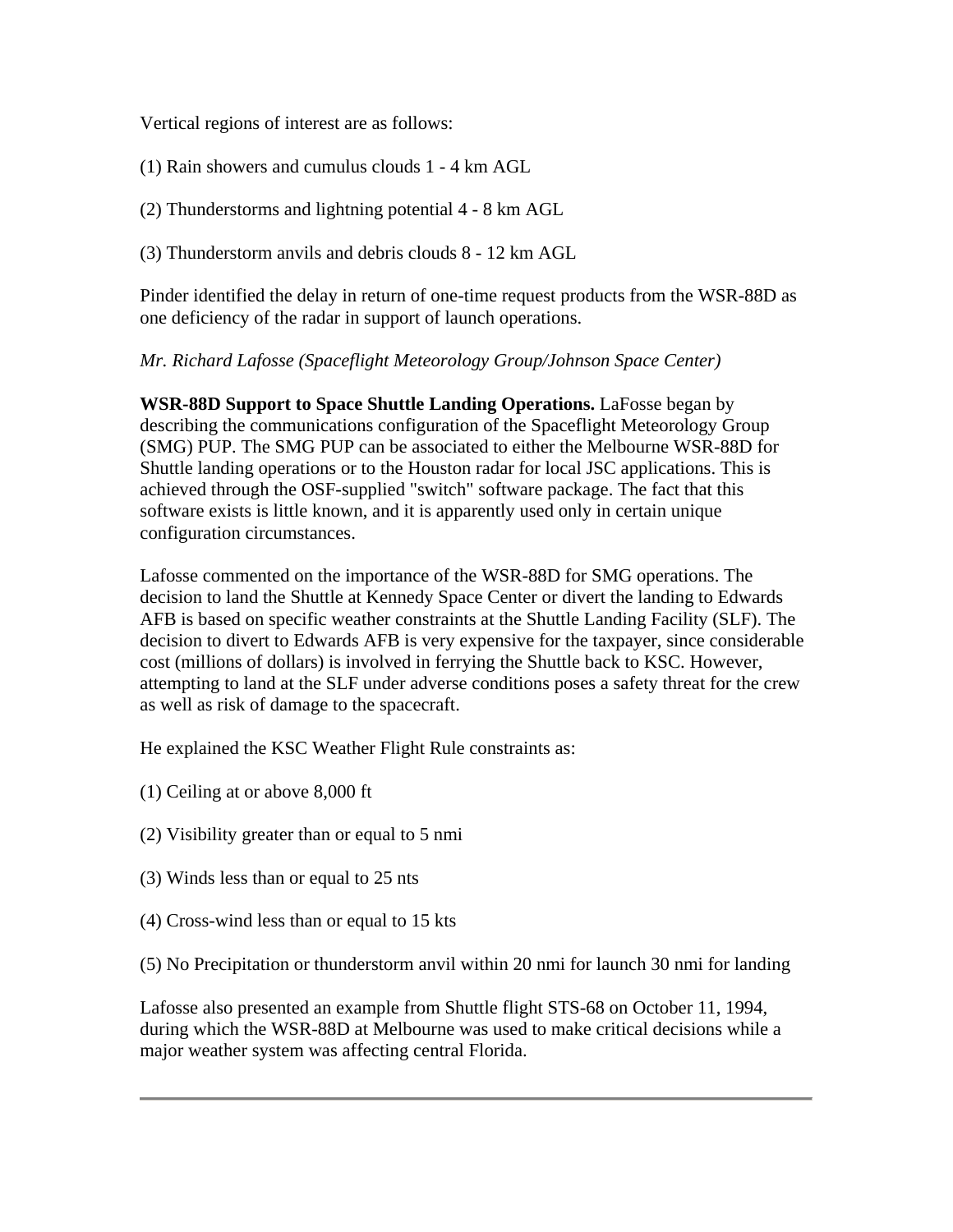### **Guest Speaker, Lt Col Tim Crum (OSF). "Overview of the WSR-88D OSF, or What the OSF Can Do For You."**

The February gathering of the local chapter of the AMS was held over lunch at the Non-Commissioned Officers' Club at Patrick AFB. Crum was the featured speaker. He offered area meteorologists and interested guests an overview of the WSR-88D national network and the support role of the OSF. Both attendance and interest were high.

### *Afternoon Session*

*Capt Biggar (45WS/SYR).* Tour of Range Weather Operations at Cape Canaveral Air Force Station and the Kennedy Space Center

### **Day Two**

*Ssgt Michael (Eglin AFB, FL Weather Flight)* Summary of Tropical Storm Alberto Workshop at Eglin AFB, Florida. Shortly following the landfall and subsequent floods associated with Tropical Storm Alberto, NWSO Tallahassee and Eglin AFB cosponsored a one-day workshop in July 1994 to discuss the performance of WSR-88Ds located in north Florida, central Alabama, and central Georgia. Ssgt Michael shared experiences during the landfall of Alberto across the north Florida Panhandle (Korotky, Michael, and Williford, 1995). He also provided a brief summary of the subsequent workshop.

As Alberto crossed the Florida shoreline on July 3, the WSR-88D at Eglin AFB was in continual surveillance. In addition to the obvious threat due to increased wind and seas, there was an imminent threat of severe weather associated with individual thunderstorms within rain bands. Although cells were discernable in base reflectivity, potential severity of a given thunderstorm was difficult to ascertain. Velocity information was essential for sorting the severe from the non- severe. The Storm Relative Velocity Map (SRM) and the Storm Relative Velocity Region (SRR) proved to be most valuable for this determination. With manual input of observed storm motion, the SRR worked well in determining individual thunderstorm structure.

When assessing the complete field of storms within the radar's Doppler range, the SRM also worked well; but it should be understood that the spiraling nature of rain bands associated with tropical cyclones often results in non-uniform thunderstorm motion. Manual entry of storm motion was therefore required. Oddly, a storm motion of 0 degrees/0 kts revealed the most beneficial velocity information, since bin values of highest magnitude were painted instead of values from every fourth bin when compared to base velocity. This allowed operators to concentrate on those storms with the strongest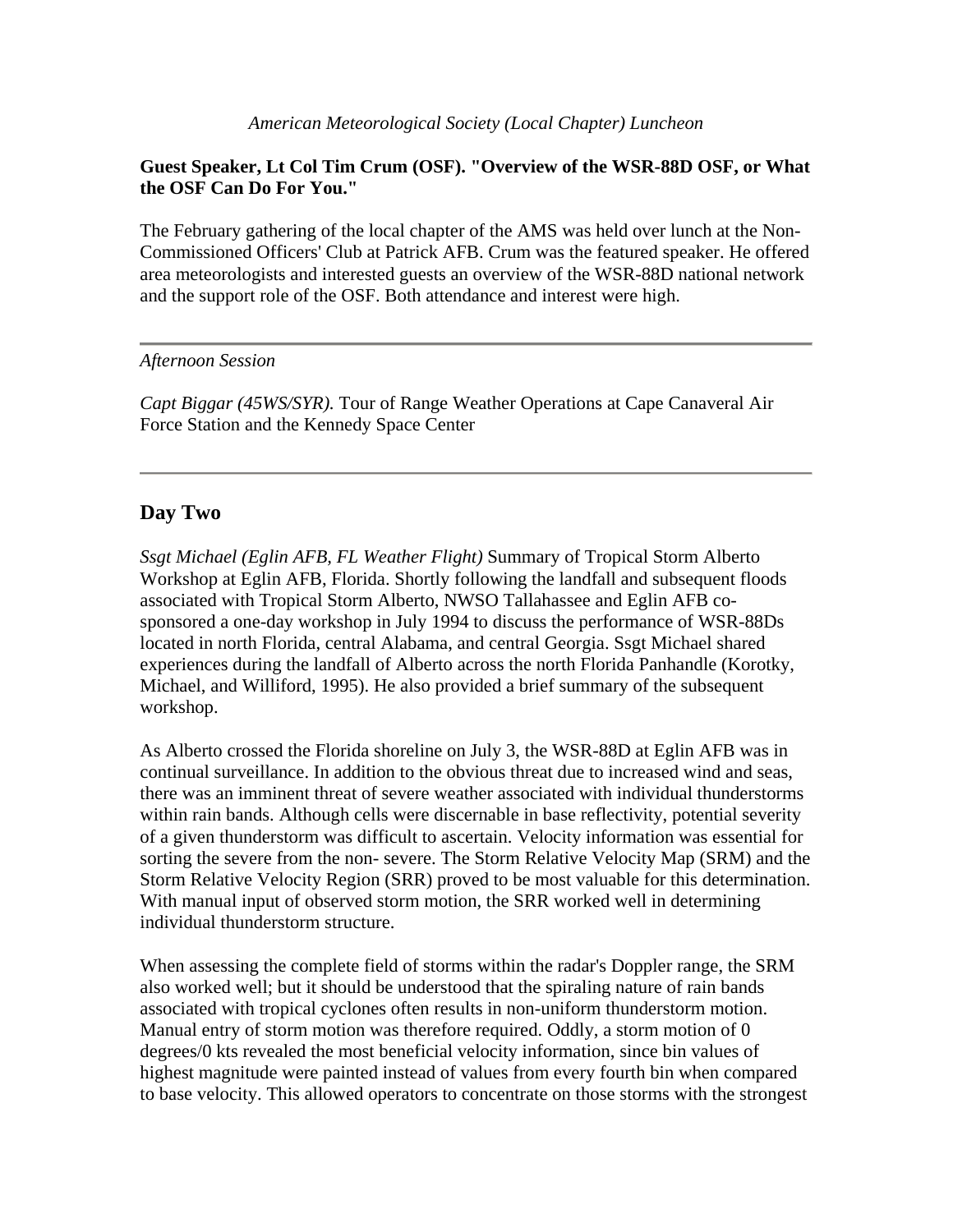winds. It was also suggested that manual input of the translational speed of the cyclone itself into the SRM would have likely revealed important characteristics of cyclone symmetry. This information would have been available to associated PUPs, but not to non-associated PUPs due to the manual intervention. Perhaps a future software build would allow for manual input of storm motion using the PARAM1 and PARAM2 options at the Unit Control Position (UCP).

At the time of landfall, Archive Level II or III installation/recording was not supported at USAF facilities. As a consequence, little data were saved during Alberto. Through coordinated efforts, Archive IV data were recorded at NWSO Tallahassee and Eglin AFB during the storm. Recent changes to policy will allow for Level II recording hardware to be installed on all DoD (and NWS) radars. There are no current plans (as of February 1995) for fitting DoD sites with Archive Level III archiving capability, however.

### *Mr. Muro (Robins AFB, Georgia, Weather Flight)*

**WSR-88D Estimated Rainfall from Tropical Storm Alberto.** Muro followed with a chronology of Tropical Storm Alberto after landfall, with particular attention given to rainfall accumulations across Georgia and Alabama (Muro, 1994).

As Alberto moved inland, associated tropical rains fell for several days over Georgia and Alabama. Observed rainfall broke all-time records across the two-state area. Americus, Georgia, reported 24.48 inches in a 24-hr period. Deaths from the Georgia flood waters tallied 25. The WSR-88D at Robins AFB was in operation during this time and mapped well the location and trend of the heaviest rainfall. In fact, a time-lapse of the One Hour Precipitation (OHP) product proved extremely valuable. Unfortunately, derived accumulations were grossly underestimated when compared to observed readings. Over time, as the radar translated rainfall rates into accumulations, estimates became less and less reliable. Post-analyses showed derived accumulations from the Storm Total Precipitation (STP) product to be underestimated by a factor of 1.5 to 2. It should be noted that real-time rain gauge information was not available to the radar for bias calculations. Furthermore, painted data on the STP product was truncated at 15.0 inches, which further handicapped operator assessment.

Some other precipitation related shortcomings:

(1) There is the genuine need for a 24-hr precipitation accumulation product.

(2) Means to allow for operator defined STP events is needed.

(3) Operators should be able to define precipitation accumulation data levels according to the event. (This is a featured improvement for Build 8.0.)

*Peggy Glitto and Leon Mazarowski (NWS Melbourne)*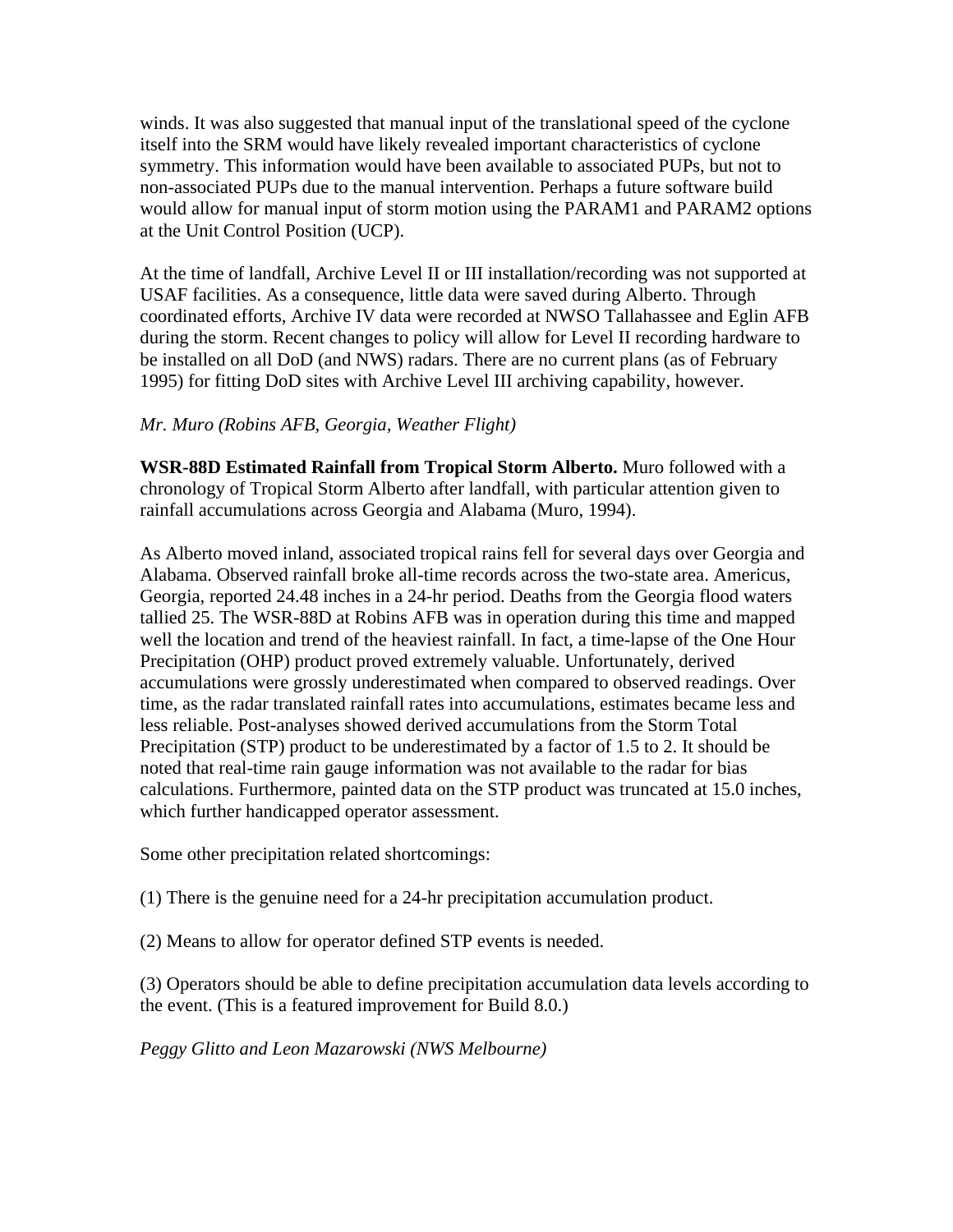**WSR-88D Estimated Rainfall from Tropical Storm Gordon.** As with Tropical Storm Albert, Gordon furnished copious amounts of rain. Fortunately for residents of eastcentral Florida, the heaviest rainfall was just offshore. Many areas did receive over 10 in of rain, however, within a 72-hr period. Much of this rain fell over the St. Johns River Water Management District's rain gauge network. Combined with other gauge readings, a total of 122 gauge totals within 124 nm were compared with derived values from the STP. Glitto and Mazarowski presented preliminary work on their paper concerning the event (Choy, Mazarowski, and Glitto, 1995).

Glitto explained the precipitation processing scheme of the WSR-88D. She reviewed the hybrid scan strategy as well as the concept of bi-scan maximization. She also presented the  $Z/R$  relationship employed by the radar  $(Z=300R1.4)$  and the range of dBZ values considered as liquid rainfall reaching the ground (18 to 53 DBZ). She further described the computation and application of a multiplicative bias when real-time gauge network information later becomes available to the radar.

Mazarowski then outlined the methodology and results from their study. The OSF (Kelly, 1994) provided systematic procedures for rainfall comparison involving information from the radar's HYPROD.DAT file. Accumulations were compared to an array of STP bins (either 9 bins or 25 bins) centered about a given gauge location. Comparisons were made using the center, best fit, maximum, minimum, and average of bins.

Conclusions point to a significant underestimation of rainfall by about one-third. Applying a uniform bias of 1.35 across the field would have provided more realistic numbers in this case. Bias factors from both Alberto and Gordon should be considered during future tropical events until either the precipitation processing algorithms become more robust or until the rain gauge data acquisition network becomes functional. Closer inspection indicates a greater degree of accuracy could be achieved if more than one bias were to be applied based on range from the radar.

#### *Mr. Colin McAdie (National Hurricane Center [NHC])*

**Hurricane Operations and the WSR-88D.** McAdie reviewed a plan for hurricane operations as related to the WSR-88D (McAdie, 1994). Historical background and future expectations for this plan were described. The plan (Appendix B) would serve to define a level of cooperation among offices and agencies, and the NHC, during a tropical cyclone event, with a goal of obtaining the most useful WSR-88D data possible. An agreed upon mode of operation would facilitate use of multiple radars during an event. This would support the common interests of both adjacent offices and national centers such as NHC. The plan offers recommendations for consideration by local Unit Radar Committees (URCs) and the specific UCP commands to accomplish them. The most important items of the plan are the accessibility and proper manipulation of eight-data level velocity products, as well as changing the Velocity Measurement Increment if expected velocities would be in excess of 124 kt.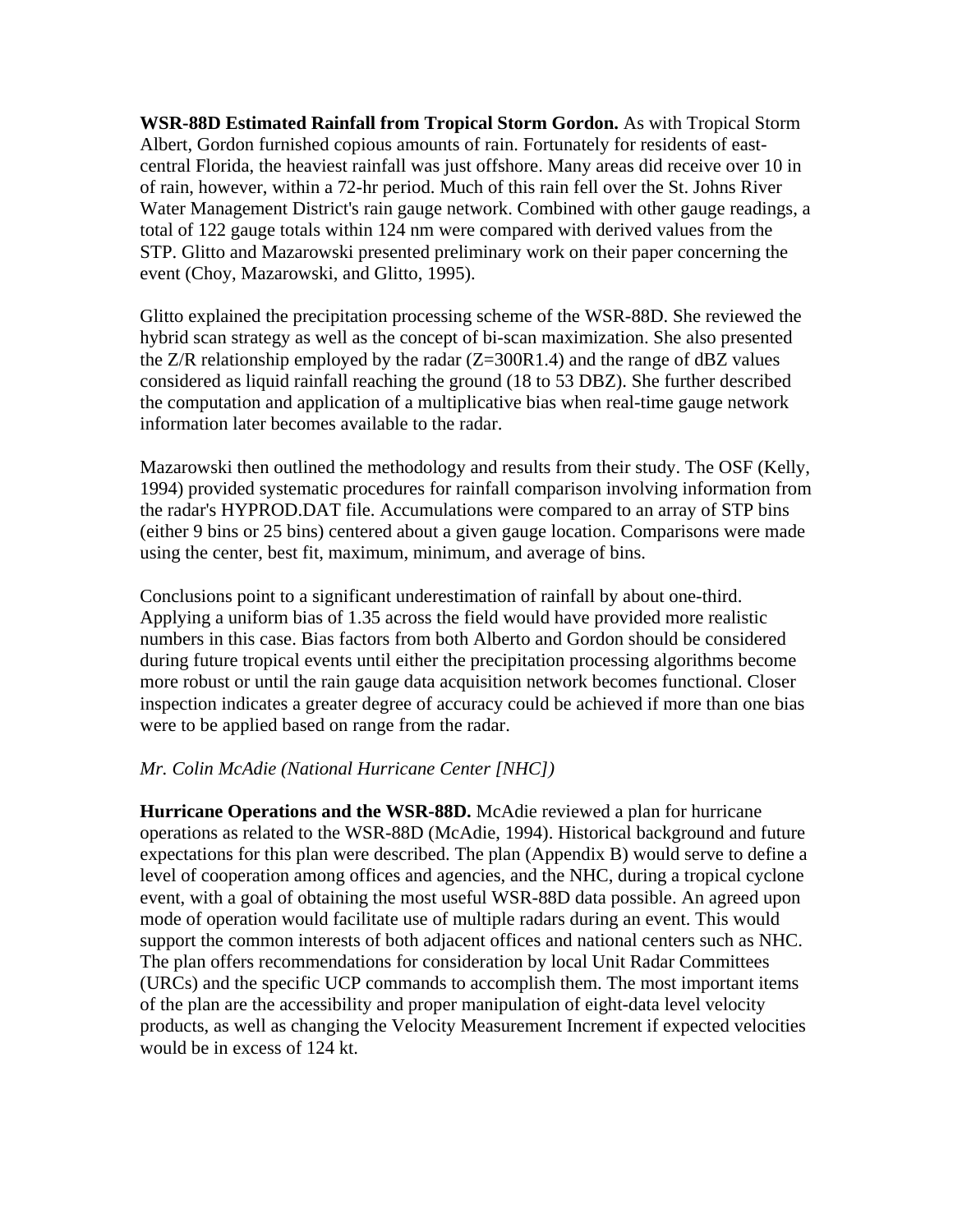The following items are particular to the WSR-88D and were discussed individually relating to the plan:

(1) **Operational Mode and Volume Coverage Pattern (VCP)**. The preferred Mode/VCP during a tropical cyclone event is A/21. VCP 21 allows for nine individual elevation slices in a six-minute period. The slower scan rate of the antenna (compared to VCP 11) will result in better velocity estimates (less smearing of velocity data). Also, the potential for loadshedding will be less, since the scan period is six minutes instead of five (compared to VCP 11). It was pointed out that, if necessary, VCP 11 could be used for short-term evaluations of specific features.

(2) **Velocity Data Levels**. It is well understood that the WSR-88D offers base velocity products with either 16 or 8 data levels. The 16-data level products are most commonly used, but field ingenuity has uncovered great utility for the 8-data level products. Since the actual range of values are defined on separate tables at the UCP, the 8-data level products could be used as an extension of the 16-data level products. For example, the maximum displayed velocity for 16-data level products is typically +64 kt. The corresponding 8-data level products could be set up to display higher velocity ranges up to + kt and 100 kt (NHC recommended) to accomodate tropical storm/hurricane force winds. Valuable information could be formatted for display without altering display ranges for the 16-data level products.

(3) **Velocity Measurement Increment**. Routinely, the WSR-88D measures velocities to the accuracy of 0.5 m/s (0.97 kt). This allows for encoded velocities up to  $+124$  kt. Most tropical cyclones will fall within this upper limit; however, Category 4 and 5 hurricanes (such as Andrew and Camille) have winds in excess of 124 kt. When attempting to measure such speeds, it becomes necessary to modify the current VCP, changing the Velocity Measurement Increment from 0.5 m/s to 1.0 m/s (0.97 kt to 1.94 kt). Although the degree of accuracy to which velocities are measured is sacrificed somewhat (degraded from roughly 1 kt to 2 kt), the radar is then able to measure velocities up to  $+248$  kt. Again, these changes must be made at the UCP. It is important to note that changing the Velocity Measurement Increment does not directly affect the way in which velocities are displayed; rather, it directly affects the way in which velocities are measured. Fortunately for the operator, when the change is made, two other unique tables are used to format the velocity data levels for display (again, one for 16-data level and another for 8-data level products). The corresponding 8-data level products could be set up to display velocity ranges up to +115 kt and 135 kt (NHC recommended).

(4) **Non-Associated PUP Access to Needed Products**. Although much has been said concerning the utility of the 8-data level velocity products, it is extremely important to note that currently they are not required to be made available to non-associated PUPs, according to minimum product sets established in Federal Meteorological Handbook No. 11, Part A (FMH, 1991). This means that non- associated PUP operators with area warning responsibility, or national centers, would not have access to these products by default. In fact, NHC would like access to the Composite Reflectivity product (.54 nm) as well. It should be understood that URCs have the power to grant access to these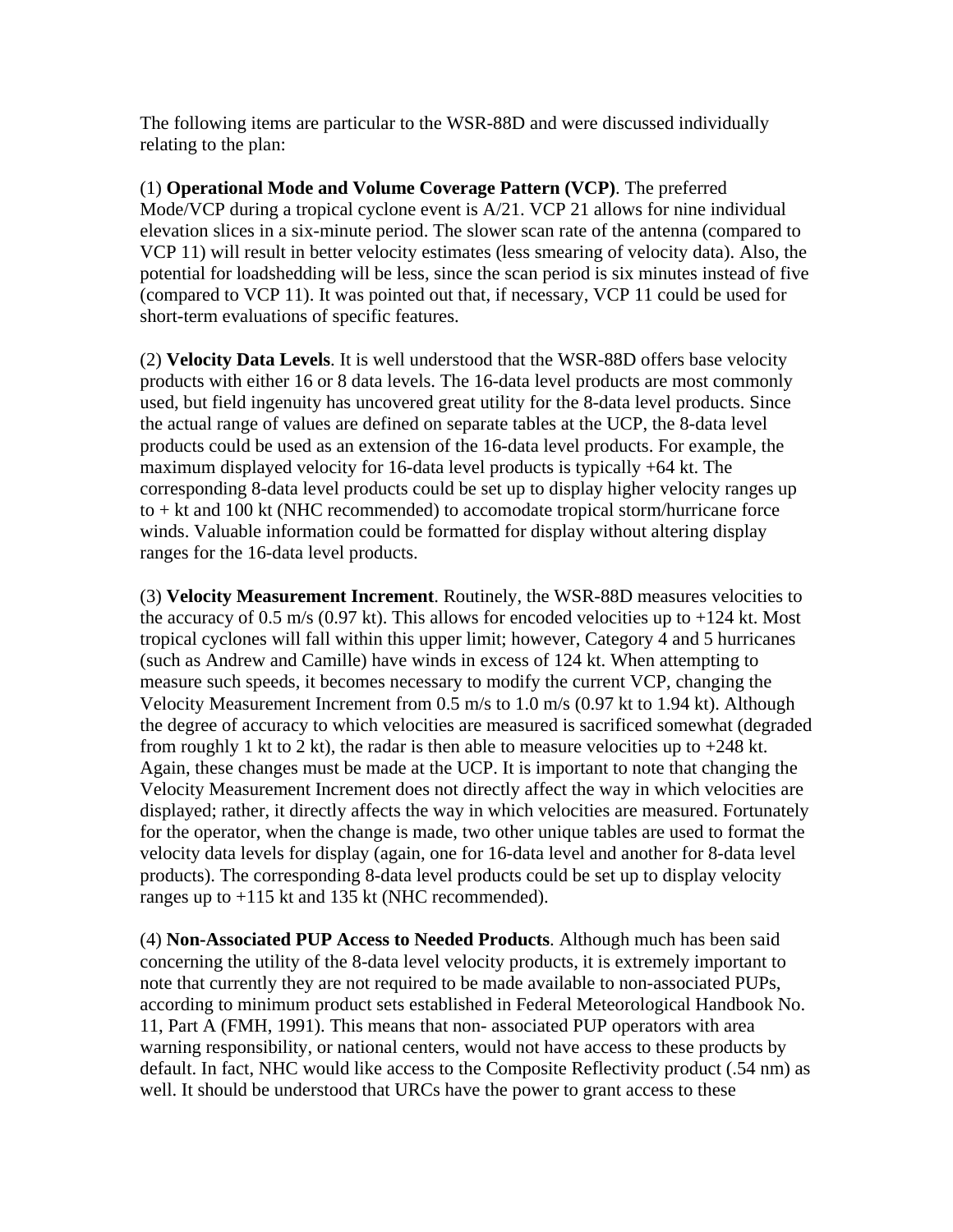additional products to non-associated PUPs. This effort will require changes (additions) to the Generation and Distribution Control list (Adaptation version recommended).

#### *Scott Spratt (NWS Melbourne)*

**Mesocyclone Identification During Tropical Storm Gordon**. During the time when Tropical Storm Gordon affected areas of east-central Florida, the WSR-88D at Melbourne indicated the development of numerous mesocyclone circulations within a detached rain band over the Atlantic coastal waters. Five of these circulations prompted the issuance of severe weather warnings. Interestingly, four of these circulations were not initially detected (or were not detected at all) by the current mesocyclone algorithm. One of these landfalling circulations produced the Barefoot Bay (Brevard County) tornado, leaving a damage path three miles long. Another developed into an extremely persistent circulation which moved well inland. This storm produced a short-lived tornado. Neither of these tornadoes were detected by the algorithm, despite their close proximity to the radar.

Spratt described the performance of the current mesocyclone algorithm (and Tornadic Vortex Signature algorithm) as it attempted to interpret mesoscale features associated with Gordon (Spratt, 1995). In general, complete reliance on algorithm output would have been detrimental; manual interpretation was essential, using the mesocyclone/warning criteria established by OSF when considering whether to issue severe thunderstorm warnings. However, if based solely on those criteria, tornado warnings would not have been issued for any of the circulations. This suggests situational adjustments to the criteria, coupled with forecaster knowledge and skill.

Spratt offered several operational recommendations, including the assessment of rotational velocity trends (especially as circulations move closer to shore), examination of rotational diameter (for tighter rotation), and performing volume scan restarts for frequent updates of low and mid-level velocity information. Spratt also suggested that reducing the number of pattern vectors within the mesocyclone algorithm (adaptable parameter - TPV) from 10 to a lower value would increase the likelihood of circulation detection. The parameter TPV defines the minimum number of vectors needed to define a 2-D feature. A word of caution: this could result in more false alarms.

#### *Lt Barry Choy (NOAA Corps, NWS Melbourne)*

**WSR-88D Approach to Waterspout Forecasting.** Choy gave a brief interview of an approach to anticipating waterspout development using the WSR-88D (Choy and Spratt, 1995). These concepts and techniques are currently exercised at NWS Melbourne but might be used at other locations that are prone to waterspouts. Initially, conditions conducive to spout formation should be identified. It has been shown that a high percentage of spouts form within a deep moist layer from near the surface to at least 500 mb, accompanied by weak tropospheric winds. Spouts often form along marine boundaries or at the intersection of boundaries. In either case, recognizing rapid cell intensification becomes important.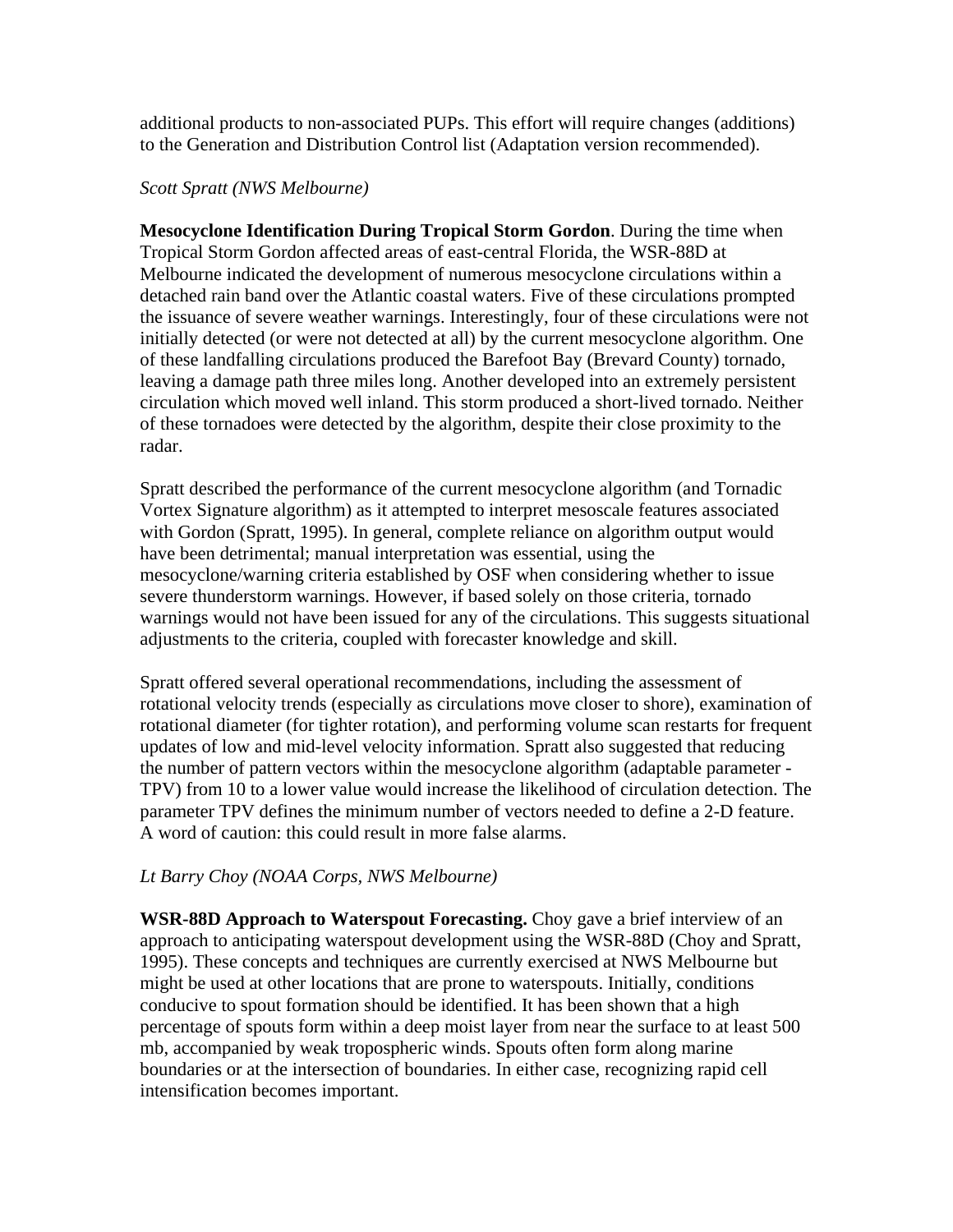Low level, horizontal vortices are inherent features along shear axes and convergence zones. Occasionally the updraft from a developing convective cell becomes collocated with a vortex along the boundary, resulting in upward stretching within the column and subsequent funnel formation (Wakimoto and Wilson, 1989). Mapping cell growth trends and boundaries are strong points for the WSR-88D. Cell growth can be charted by noting increasing trends with the Echo Top (ET) product, the Vertically Integrated Liquid (VIL) product, as well as Composite/Layered Composite Reflectivity products (CR and LRM respectively).

Detection of actual waterspouts is more difficult. Due to the size of most waterspouts, velocity signatures are often unresolvable, especially at distances greater than 30 nm from the radar. Data from various elevations of SRM and 0.13 nm resolution Base Velocity (V) have proven to be the most useful. Choy noted that Base Spectrum Width (SW) information may also be of benefit.

**Marine Experiences and the SWIFT BOAT Experiment.** Choy continued his marinerelated discussion by sharing recent experiences during the SWIFT BOAT project. Using a "fast boat," NWS Melbourne personnel undertook efforts to verify WSR-88D returns in real time (Choy and Trexler, 1994). On single-day missions during the months of January and August 1994, they set out to observe and document various marine phenomena over the coastal and intracoastal waters of east-central Florida. Communicating by cellular phone, WSR-88D operators navigated mission specialists toward echoes. Manual surface observations were taken and logged. Photographs and video were taken of more interesting features. Instruments mounted on the boat provided wind speed and direction, temperature and pressure measurements. In addition, an optical rain gauge was mounted to capture rainfall from showers which were encountered. Comparisons to WSR-88D data were then made.

#### *Josh Korotky (NWS Tallahassee)*

**Tracking a Gulf of Mexico Derecho Using the WSR-88D.** Korotky presented two contrasting cases of derechos encountered by NWS Tallahassee over the past year. Both events resulted in severe weather and were captured by the WSR-88D. One case (June 25, 1994) involved a long- lived bow echo which developed over the northern Gulf of Mexico and moved onshore at Panama City, Florida. The local environment was highly buoyant and highly sheared. The upright convection showed high reflectivities, tight reflectivity gradients, and high echo tops. Severe weather potential was tracked very easily with the WSR-88D. A contrasting case (February 12, 1995) was also presented. It also consisted of a long-lived bow echo, but with much more subtle features. The local environment was highly sheared, but buoyancy was much lower when compared with the first case. Reflectivities and echo tops were much lower, although the associated severe weather was just as significant. The severe weather threat was better tracked with velocity information. Korotky surmised that resulting pressure perturbations within the system helped to sustain the life of the bow echo while contributing to its severity.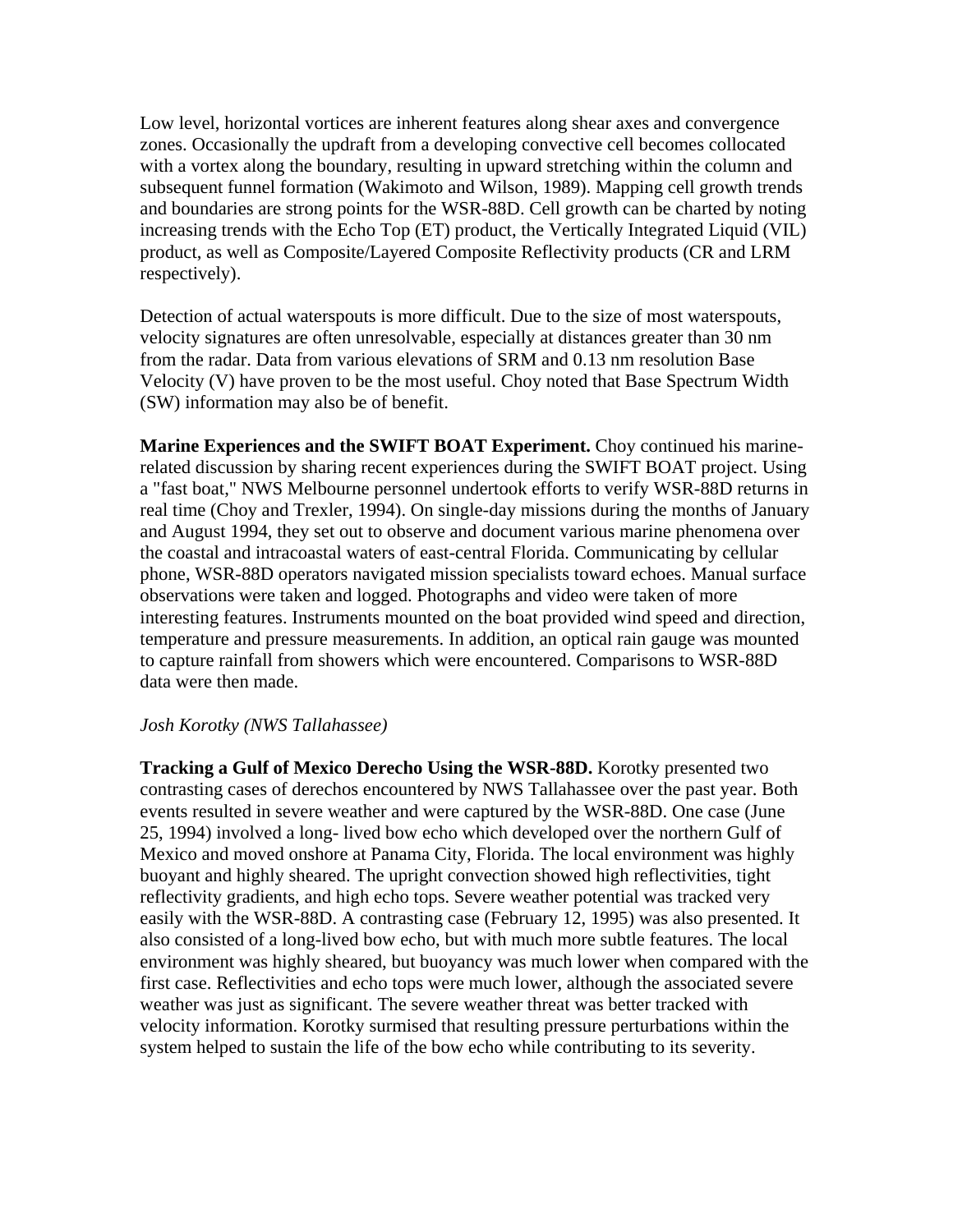Korotky also embellished on the utility of alternate color schemes for certain products displayed at the PUP. He showed several examples. One more interesting example was an alternate color scheme for base reflectivity products where values less than 15 dBZ (traditionally shades of blue) were changed to grayish. Korotky commented that too many times valuable information in the lower reflectivities is "filtered out" because current low-end colors are visually distracting. The intent is to keep as much cloud and boundary information on the display without it being a nuisance to the operator.

*Maj Roeder (45WS/SYR)*

**Problems with Chaff and the WSR-88D.** Roeder summarized how chaff can affect weather radars, and he outlined some identification procedures (Roeder, 1995). Chaff consists of metal foil or highly reflective strands of other material which is dropped (usually at high altitudes) by military aircraft for the purpose of masking aircraft operations. Unfortunately, chaff can also mask meteorological signals, or at least complicate the forecaster's job of interpreting meteorological returns which chaff is present. This is especially important during rapidly changing weather conditions. Numerous chaff events have been observed with the WSR-88Ds over Florida. In fact, chaff may cause the radar to switch from clear-air mode to precipitation mode in the absence of actual precipitation.

The DoD Eastern Area Frequency Coordinator (EAFC) issues "Chaff Deconfliction Messages" to preclude chaff drops that would affect Space Shuttle and other launches. Unfortunately, these messages are not always honored. Roeder then presented the three primary radar signatures used by the 45WS when determining chaff:

(1) Distinctive Banded Structure

Roughly parallel to wind Moves with the wind

(2) Representative Terminal Velocity

Falls at about 3,000 ft/min Spreading due to tumbling and turbulence

(3) WSR-74C/McGill returns about 17 dBZ weaker than Melbourne WSR-88D

5 cm vs 10 cm

*Frank Alsheimer (NWS Tampa Bay)*

**Evaluating WSR-88D VIL as a Severe Thunderstorm Signature.** Alsheimer presented techniques and considerations for use with the WSR-88D VIL product which have been found to be helpful at NWS Tampa Bay Area for evaluating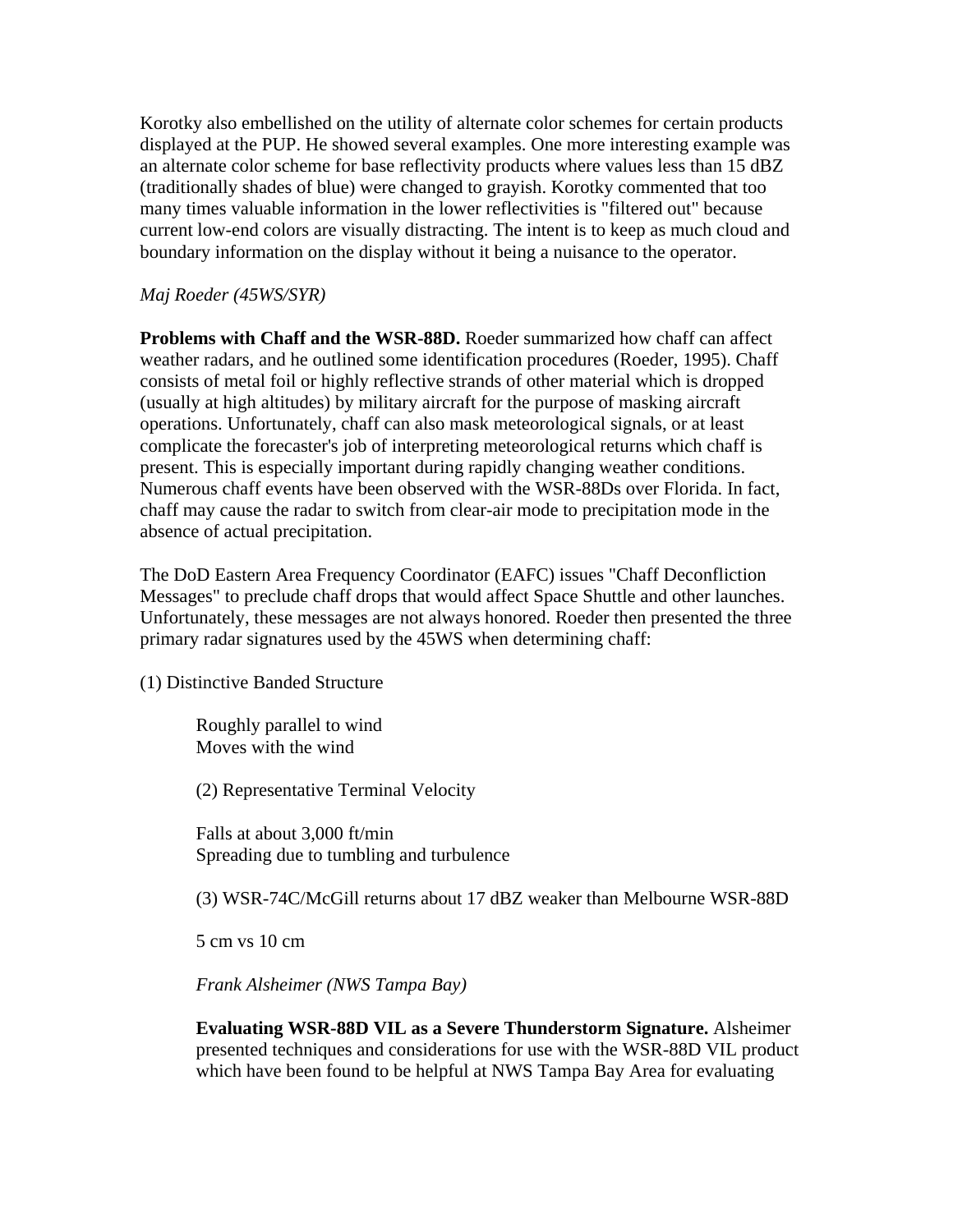thunderstorm severity. A VIL-of-the-Day (VOTD) can be calculated from the latest sounding using the following equation:

#### **VOTD = 750 / [ ( /T500mb/ + T400mb /) x 0.5 ]**

Adjustments can be made using forecast temperatures to account for thermal advection. After deriving the VOTD, the corresponding alert threshold should be set at the PUP (rounded to the nearest 5).

During an event, VIL trends can be useful (Paxton and Shepherd, 1993). Alsheimer said that an increase of  $15 \text{ kg/m2}$  (or more), to a value greater than the VOTD in a single scan, points to potential severity. Also, an increase of 20 kg/m2 (or more), to a value greater than the VOTD over two to three scans, has been deemed insignificant. Other tips include looking for larger contiguous areas with values greater than the VOTD and using adjacent radars to cross-check VIL estimations. When dialing up a nearby radar for VIL comparison, one should always consider the VCP in current use with both radars (which affects the resolution in the vertical) and the relative time synchronization between radar volume scans.

#### *Lt Col Tim Crum and David Sharp (Applications Branch/OSF and NWS Melbourne, respectively).*

#### **VCP Dependent Reflectivity Discrepancies and Subsequent Investigation**.

Sharp began by describing the sequence of events that led to an investigation of VCP dependent reflectivity discrepancies concerning the WSR-88D at Melbourne. In preparation for a Tropical Rainfall Measuring Mission (TRMM) Algorithm Intercomparison Workshop, a possible calibration discrepancy between the low-level surveillance tilts and those of the upper tilts were noted (Wolff, 1994). A reduction in dB was observed in areas close to the radar, resulting in rainfall underestimation for those same areas. The problem was linked to the "batch-cut" slices at 2.4 degrees and above. Obvious concern was raised, since the problem is likely to be inherent for all WSR-88D radars. The OSF was asked to investigate.

Crum then presented OSF findings related to this problem (Smith, 1995). Reflectivities associated with near zero velocities were indeed reduced for batchcut elevation angles. In VCP 21, a reduction of 5 dB was found at 2.4 degrees with a reduction of approximately 1-2 dB at higher slices. In VCP 11, a reduction of 10-15 dB was experienced at 2.4 degrees, with 2-3 dB reduction at higher slices. The cause was linked to unintentional clutter filtering within the Bypass Map. Corrective measures have been identified with an urgent release of corrective information to Melbourne (January 1995). There were no inherent software errors or hardware design flaws, only adjustments to various adaptable parameters at the Radar Data Acquisition (RDA) computer.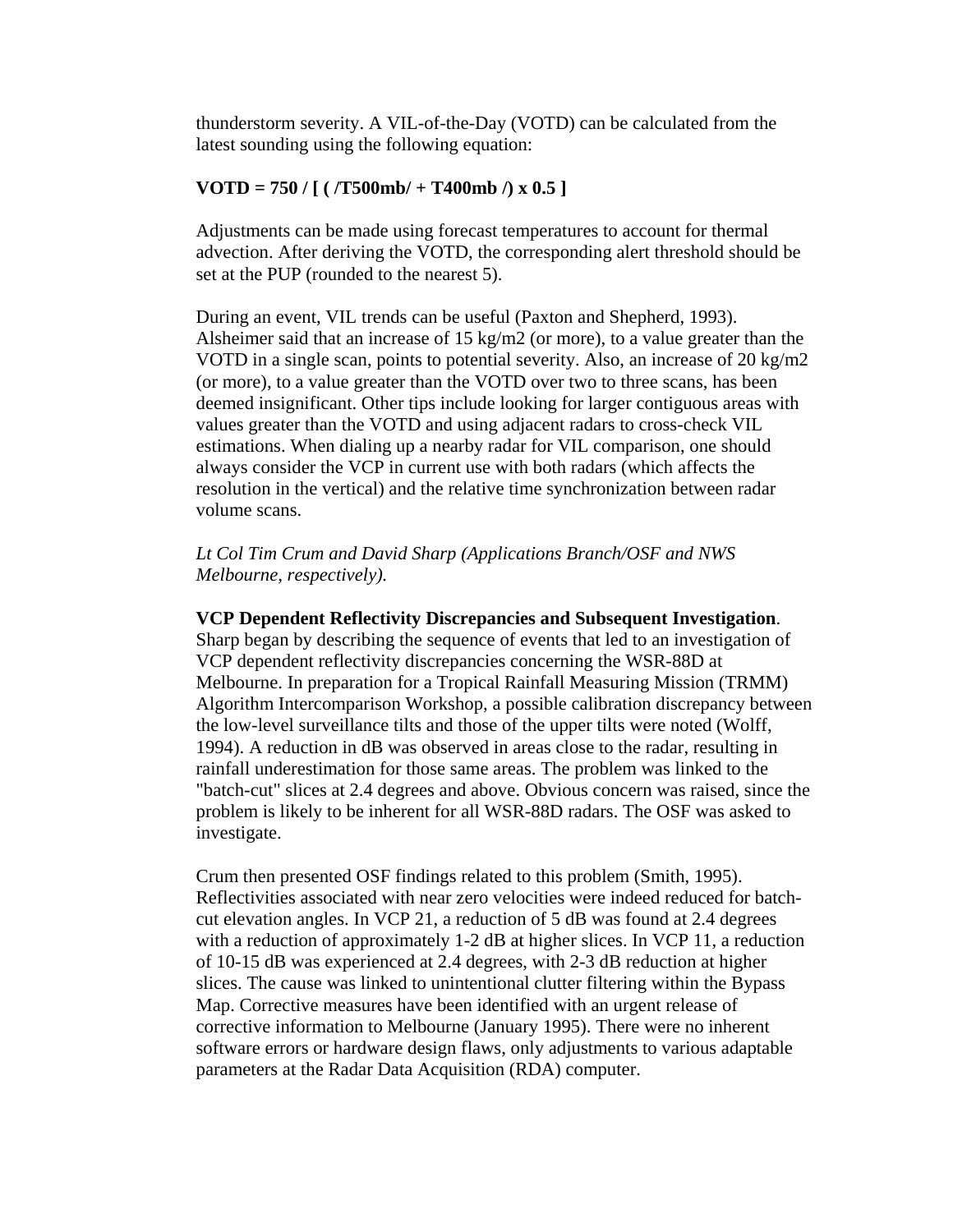#### *Marie Trabert (Operations Training Branch/OSF)*

**NWS Centralized WSR-88D Training Program.** Trabert was asked to speak on the status of available OSF training. The OSF still supports an 18-day course for all NWS meteorologists and hydrologists who utilize the radar. The primary focus of the course is to train PUP operators. During each month, two classes are taught simultaneously. A reduction to one class per month is expected during fiscal year 1996, since it is projected that the majority of NWS users will have been trained. A three-day UCP course primarily for SOOs and radar focal points is held four times per year. There have been requests for this course to be opened to NWS hydrometeorological technicians (HMTs). Other related training efforts include a short manager's course and a special topics course (engineering); both are available upon request.

An exciting new OSF training effort involves a series of "Regional Concerns" workshops. Each NWS region will have the opportunity to concentrate on regionally-specific weather problems in customized workshops hosted by the OSF. The initial Southern Region workshop will be held in July 1995, including tropical/marine aspects of radar application as a major focus.

In the future, the OSF Training Branch will continue to provide distance learning, computer- based modules for local training. Plans are being drafted for an Advanced Training course for meteorologists as well.

#### *Msgt Kaczmarek (Weather Training School/Keesler AFB)*

**Air Force Centralized WSR-88D Training Program.** The DoD no longer sends students to the OSF for WSR-88D training. The Weather School at Keesler AFB has implemented a complete training course (23-days) for DoD weather personnel. Kaczmarek discussed the curriculum and format. He stated that training was achieved by sending one or two people from each Weather Unit to Keesler. Later, a visiting instructor would train remaining forecasters on- station. It was also noted that some WSR-88D training has been incorporated into the USAF Forecasters School. Kaczmarek said that during the 1994 calendar year nearly 50 DoD Weather Units were trained.

#### *David Sharp (NWS Melbourne)*

**Training Issues for a Local National Weather Service Office.** Sharp spoke briefly about local NWS training related to the WSR-88D. The majority of NWS PUP operator training for meteorologists is achieved at the OSF Training Branch 18-day course. However, conceptual and interpretative skills are improved through experience and follow-on training. At Melbourne, a Level IV archive "training disk" is used to capture products, images, and situations which can be used later for training and familiarization.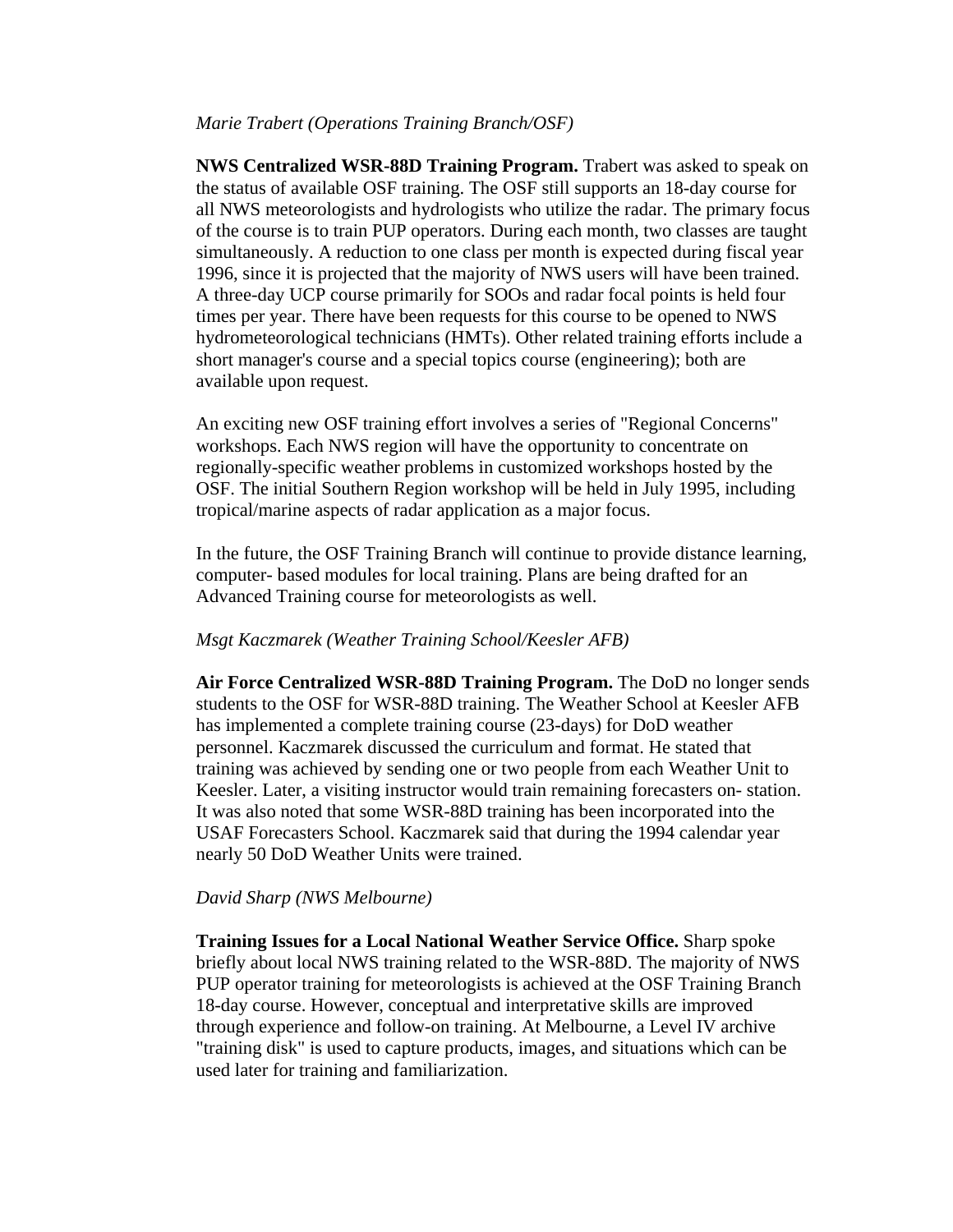In preparation for spring severe weather, for example, the annual (1995) severe weather station drill featured a 2-hr re-enactment of the March 25, 1992, Florida record hail storm (near Orlando). The PUP was placed in "training mode," and recorded products were delivered to the PUP in simulated real-time. Working in teams, forecasters were asked to respond as if the event were actually occurring. The Science and Operations Officer (SOO) monitored the training for proper echo interpretation in the decision process, while the Warning Coordination Meteorologist (WCM) provided oversight on how well office procedures were followed. Providing adequate UCP training for the staff is incumbent upon the SOO and/or WSR-88D focal point. The SOO and focal point receives formal training from the OSF (three-day course); and upon return to the office, they are tasked with training other staff members (including all HMTs).

For HMTs, UCP training and proficiency are based on the OSF supplied in-house course UCP On-site Training Guide. The course addresses many of the checklist items required for radar commissioning. It was noted, however, that in many circumstances the HMTs do not understand the nature of their actions, due to their limited exposure to the complete WSR-88D system. The SOO should work with each HMT individually to achieve comprehensive training. The Data Acquisition Program Manager (DAPM) at Melbourne is exploring the possibility of holding a Florida UCP Workshop in order to share knowledge of handling specific problems, techniques, and procedures with other in-state UCP operators (DAPMs and HMTs).

Finally, Sharp spoke of OSF guidelines available for radar focal points which relate to both the PUP and UCP:

(1) An Operational Guide to Configuring a WSR-88D PUP (2) An UCP Operational Guide

These guides are available through Regional NEXRAD Program Leader (W/SR42x1) upon request.

*Mr. Parks (45WS/DOR)*

**Training Issues for a Local Air Force Weather Station.** Parks began by reviewing the Radar Training and Certification Program (RTCP) requirements instituted at the 45WS. The RTCP outlines a comprehensive list of objectives for forecasters and observers. Radar training incorporates both the McGill and WSR-88D radars. Training consists of orientation, radar principles, severe weather detection, operator proficiency, and certification. Annual recertification is also mandatory. Parks explained that radar training was a never-ending proposition due to the continual rotation of new people versus the amount of exposure required for proficiency.

*David Eversole (NWS Mobile)*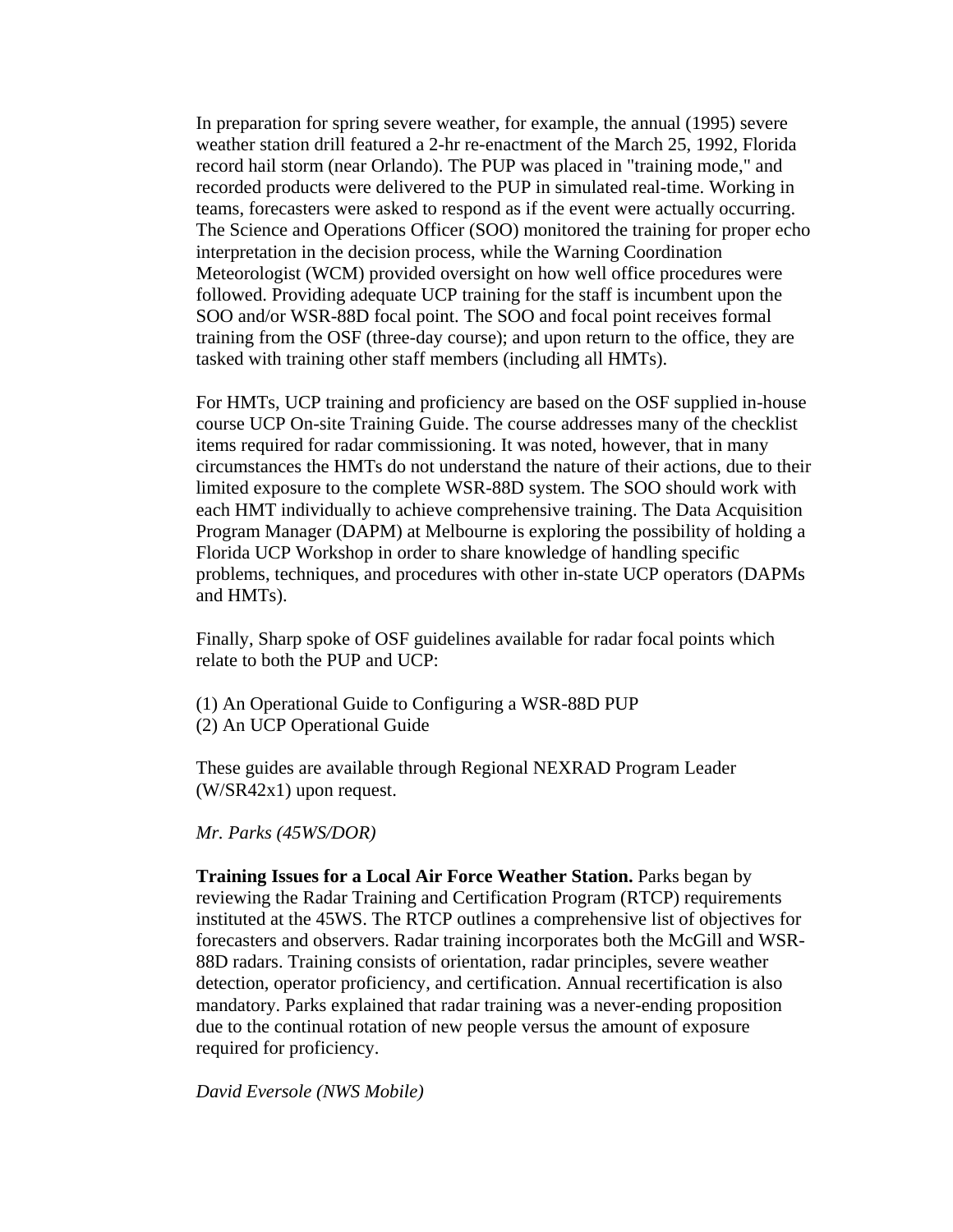Recent Experiences Setting Up a New WSR-88D. Eversole commented on his recent experiences with setting up the new WSR-88D at NWS Mobile, Alabama. He explained that although a government accepted radar has been proven sound, that does not necessarily imply the radar is ready for NWS operations. This must be accomplished by on-site personnel. Such documentation as An Operational Guide to Configuring a WSR-88D Principal User Processor (OSF) has been very helpful.

Eversole then proceeded to demonstrate the value of detailed map backgrounds. Although many hours were spent modifying and enhancing original versions which were provided with the radar, locally modified and enhanced map backgrounds now provide greater information to the operator. More detailed map information can be exploited by new forecasters and easily incorporated into statements, warnings, and short-term forecasts.

*Conclusion*

#### **Open Forum**

The following items were discussed in open forum:

(1) The placement of Level II recording between the wideband and the RPG for convenience.

(2) Possibility of implementing an Uninterruptable Power Supply (UPS) for the RDA.

(3) Level II data recording policy.

(4) Common software available for Level II data replay.

(5) Policy regarding dial-in authority for a given RPG.

(6) Dual port configuration of the Applications Terminal on the PUP.

(7) Impact of "On-line Storage Loadshed" at the RPG.

(8) The operational availability of DoD radars vs. spare parts and other factors which influence stability and reliability.

(9) Recap of new algorithms.

(10) Field input into CCRs.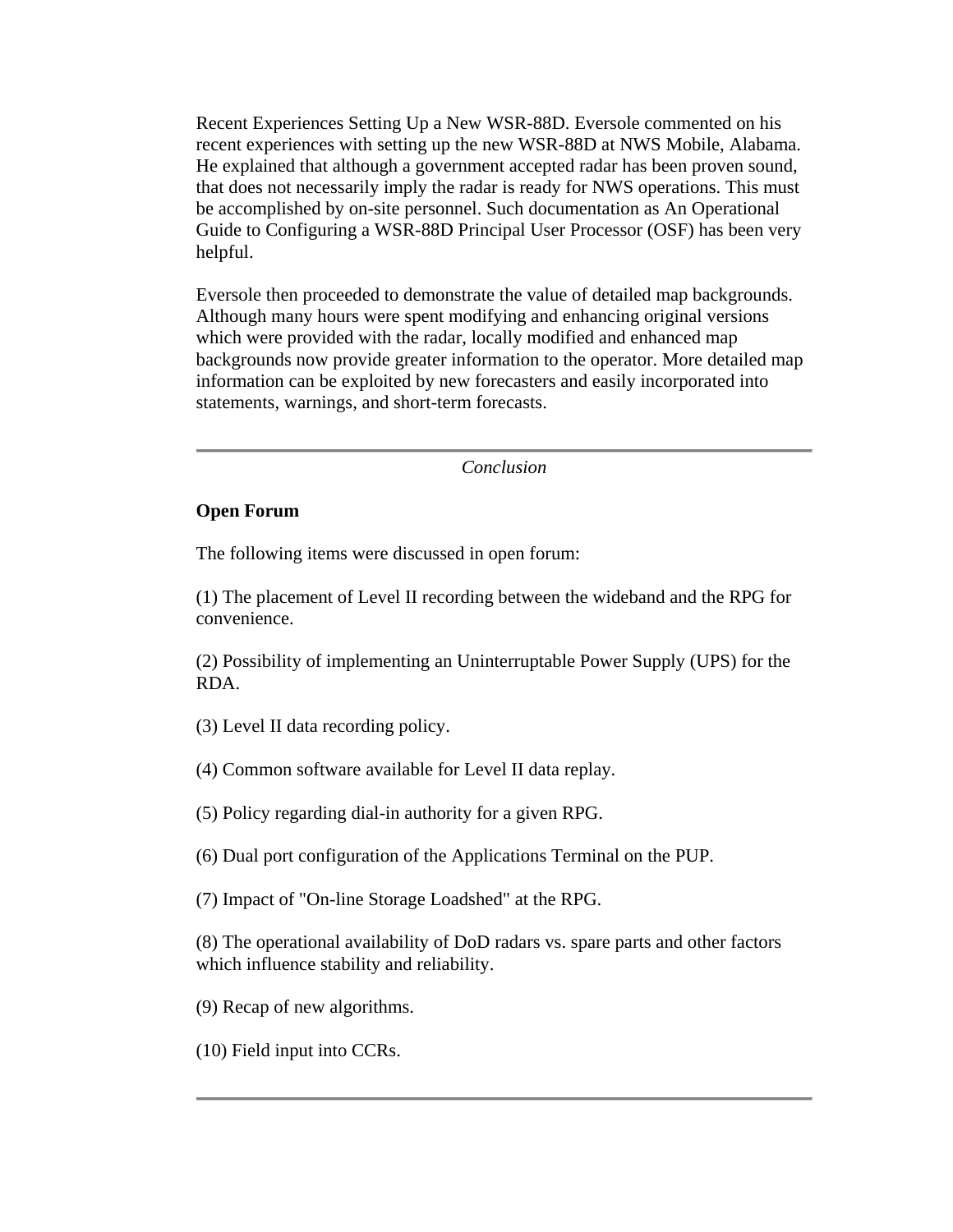#### **Concluding Remarks**

Lt Col Adang (Commander/45WS) and Bart Hagemeyer (MIC/NWS Melbourne) expressed their appreciation to the participants in the workshop. The workshop was considered a success and beneficial for those who attended. It was stated that there is no practical way to measure the total impact the WSR-88D has already made on meteorological operations. With only limited use so far in Florida, there no doubt is much yet to be done to enhance the system so that it is even more valuable for detecting weather hazards that affect the area. With time, users will become even more proficient and algorithms more robust. It is efforts such as this workshop which will help ensure that happens as quickly and efficiently as possible.

Acknowledgements The author would like to recognize the labors of Capt Biggar (45WS) who was instrumental in organizing the workshop. Sincere gratitude is also extended to Jackie Cartwright and Dan Petersen (NWS Melbourne) for their proofreading skills, and to the Scientific Services Division of NWS Southern Region Headquarters which helped make it possible for so many to participate in the workshop. SSD also edited this manuscript into its final form.

#### *References*

The following references are listed for more detailed information concerning certain presentations and corresponding author's work:

Biggar, D., W. Roeder and D. Sharp, 1995: A report on the 1995 Southeastern United States WSR-88D User Workshop, Preprints, 27th Conf. on Radar Meteorology, Vail, CO, Amer. Meteor. Soc., (in preparation).

Choy, B., L. Mazarowski and P. Glitto, 1995: Tropical Storm Gordon - 72hr. Rainfall Totals Over East Central Florida and WSR-88D Comparisons. NOAA Tech. Memo. NWS SR (in preparation).

\_\_\_\_\_, and S. Spratt, 1995: Using the WSR-88D to Predict East Central Florida Waterspouts. Preprints, 14th Conf. on Weather Analysis and Forecasting, Dallas, Amer. Meteor. Soc., 376-381.

\_\_\_\_\_, and M. Trexler, 1994: SWIFT BOAT '94 - Using a Fast Chase Boat to Investigate Offshore Weather Features in conjunction with WSR-88D Observations. NOAA Tech. Memo. NWS SR-159. 18 pp.

Federal Meteorological Handbook No. 11 - Part A: Doppler Radar Meteorological Observations - System Concepts, Responsibilities and Procedures. Washington D.C., 1991 (Interim Version)

Kelly, D.S., 1994: Procedures for Forecast Offices to Perform Gage-Radar Comparisons. Operational Support Facility, Applications Branch, Algorithm, Section. (Internal correspondence).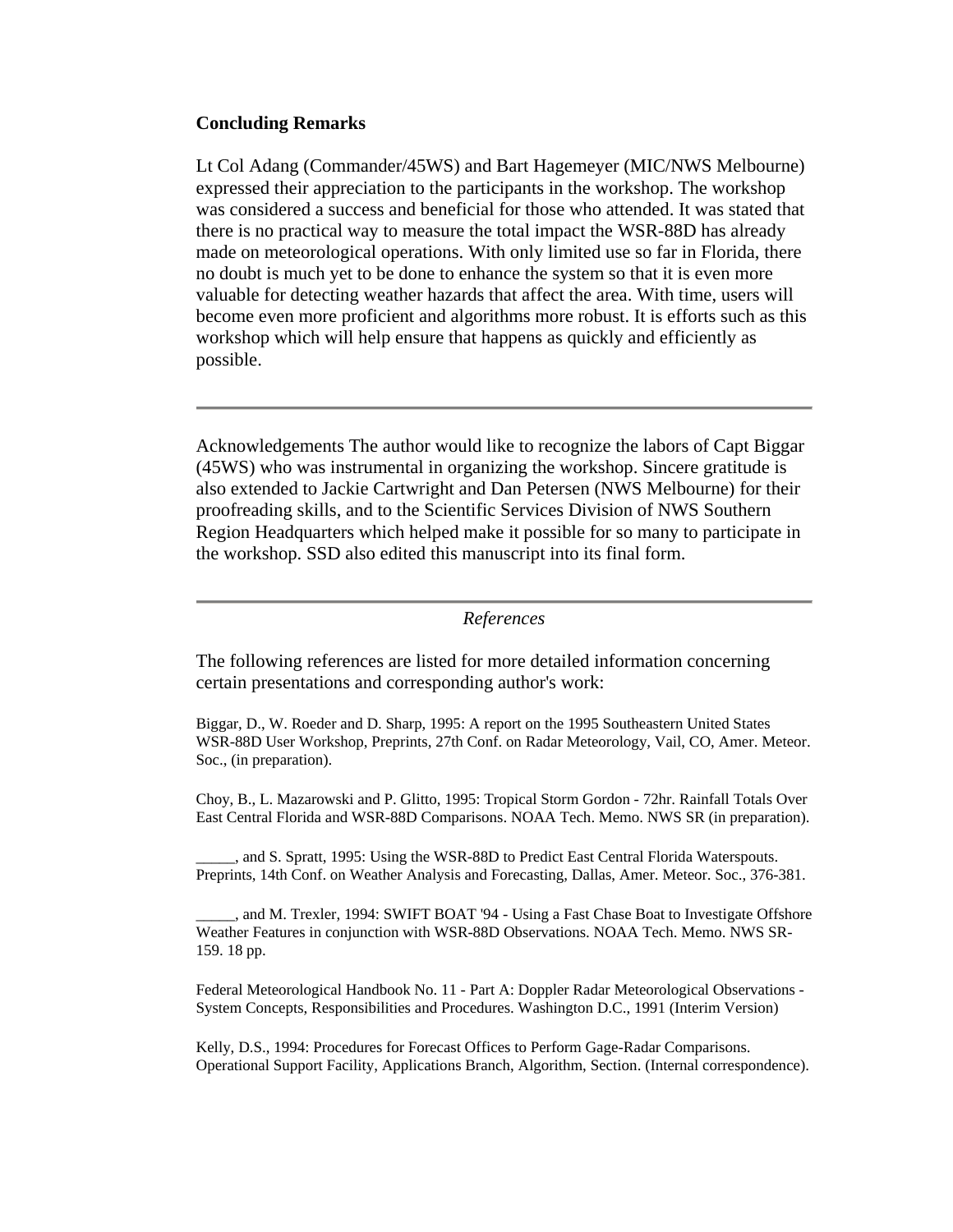Korotky, J., J. Michael and C. E. Williford, 1995: Tropical Storm Alberto: A WSR-88D Radar Review. Preprints, 14th Conf. on Weather Analysis and Forecasting, Dallas, Amer. Meteor. Soc., 559-564.

McAdie, C., 1994: WSR-88D Operations Plan During Tropical Cyclone Events. (Internal Correspondence.)

Muro, M., 1994: Pictorial Chronology of Tropical Storm Alberto - Part Two. Robins AFB, GA. (Unpublished)

Paxton, C., J. Shepherd, 1993: Radar Diagnostic Parameters as Indicators of Severe Weather in Central Florida. NOAA Tech. Memo. NWS SR-149, 12 pp.

Roeder, W., 1995: Chaff Impacts on Weather Radar. Preprints, 27th Conf. on Radar Meteorology, Vail, Co., Amer. Meteor. Soc., (in preparation).

Smith, S., 1995: Investigation of Reflectivity Discrepancies. Operational Support Facility Investigative Report. (Internal OSF report).

Spratt, S., 1995: A Review of Mesocyclones within a Tropical Storm Gordon Rain Band. NWS Melbourne, FL. (Unpublished).

Taylor, G., 1994: Report on the Comparison of the Scan Strategies Employed by the Patrick Air Force Base WSR-74C/McGill Radar and the NWS Melbourne WSR-88D. Applied Meteorological Unit/ENSCO Memo. for NASA/Kennedy Space Center.

(Internal memo.) Wakimoto, R., and J. Wilson, 1989: Non-Supercell Tornadoes. Mon. Wea. Rev., 117, 1113-1140.

Wolff, D. 1994: Issues Noted Regarding Melbourne, Florida WSR-88D Radar Calibration. (Internal Correspondence.)

#### **APPENDIX A**

DAY 1

0800-0830 Registration (Capt Biggar, 45WS/SYR)

0830-0850 Opening Remarks

(Lt Col Adang, 45WS/CC & Mr. Sharp, NWS MLB)

0855-1015 OSF Presentations

(Lt Col Crum, Applications Branch/OSF) Upcoming WSR-88D Software Changes Algorithm Enhancement Process/New Algorithms Plans to Test New Algorithms in Military and NWS Forecast Offices

 $1015 - 1030 = BREAK$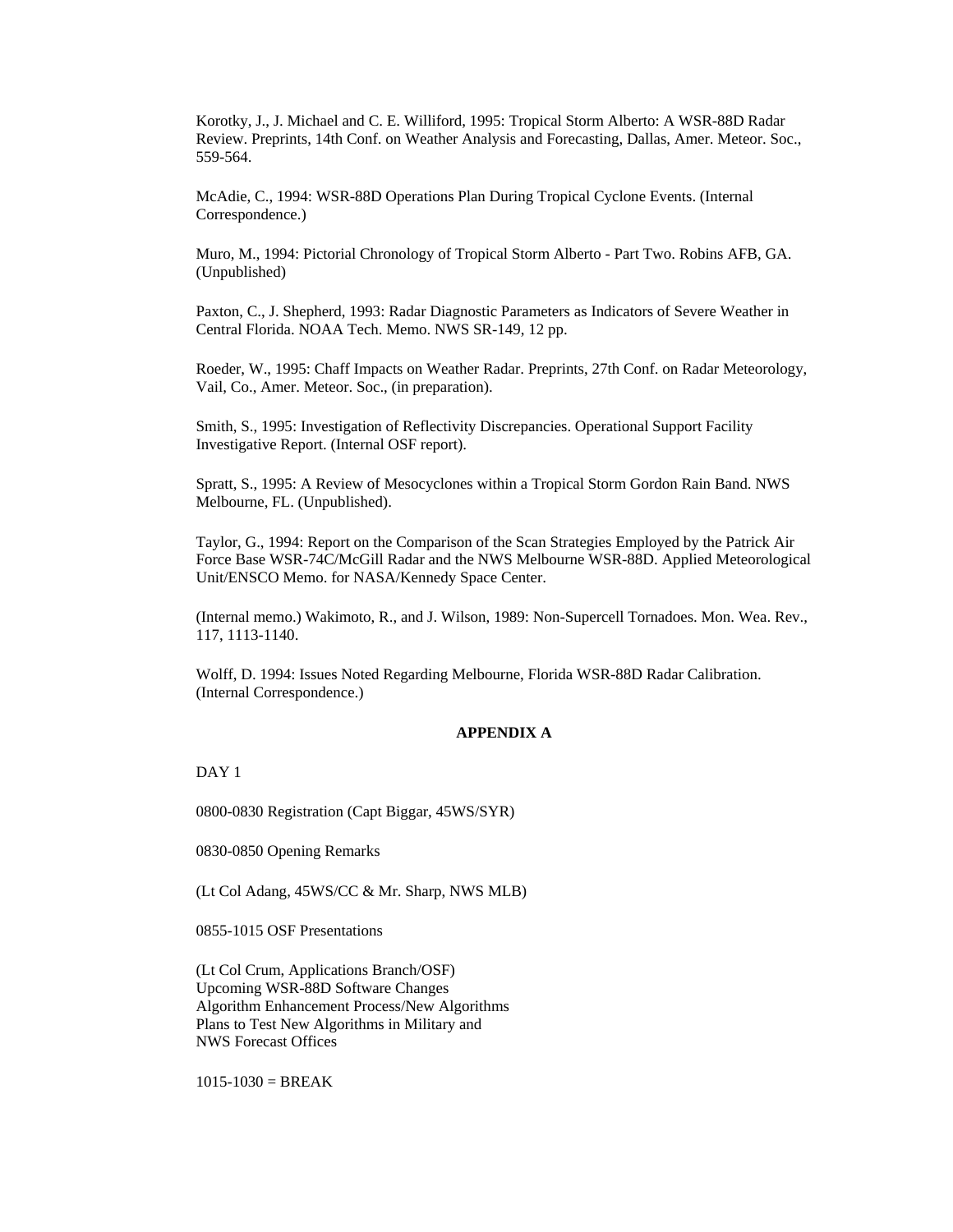1030-1045 Archive II Weather Event Database

(Dr. Ray, FSU)

1050-1105 WSR-88D Exploitation Tasks / Applied Meteorological

Unit (Mr. Wheeler, AMU)

1110-1125 WSR-88D Support to Space Shuttle Launch and Ground

Processing Operations (Mr. Pinder, 45WS/DOR)

1130-1145

WSR-88D Support to Space Shuttle Landing Operations (Mr. Lafosse, SMG/JSC)

1145-1315 = AMS Luncheon = (Guest Speaker: Lt Col Crum)

1315-1600 = TOUR = Range Weather Operations & Kennedy Space

Center (Capt Biggar, 45WS/SYR)

DAY 2

0800-0815 Summary of Tropical Storm Alberto Workshop

(Ssgt Michael, Eglin AFB, FL Weather Flight)

0820-0835 WSR-88D Estimated Rainfall from Tropical Storm

Alberto (Mr. Muro, Robins AFB, GA Weather Flight)

0840-0855 WSR-88D Estimated Rainfall from Tropical Storm

Gordon (Ms. Glitto & Mr. Mazarowski, NWS MLB)

 $0855-0905 = BREAK$ 

0905-0920 Hurricane Operations and the WSR-88D

(Mr. McAdie, NHC)

0925-0940 Mesocyclone Identification during Tropical Storm Gordon (Mr. Spratt, NWS MLB)

0945-1000 WSR-88D Marine Experiences

(Lt Choy, NOAA Corps/NWS MLB) - WSR 88D Approach to Waterspout Forecasting - SWIFT BOAT Experiment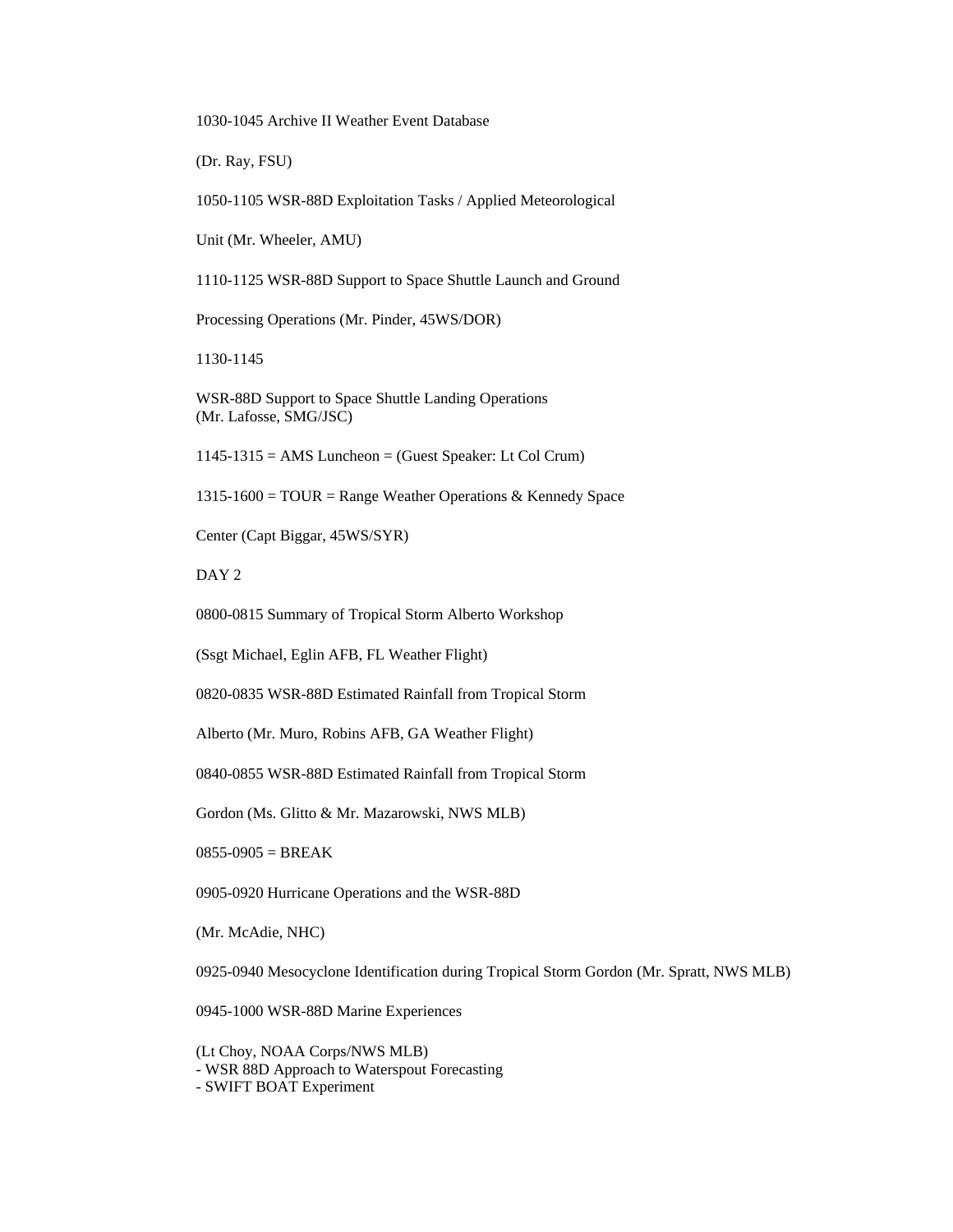1010-1025 Tracking a Gulf of Mexico Derecho Using the WSR-88D

Mr. Korotsy, NWS TLH)

1030-1045 Problems with Chaff (Maj Roeder, 45WS/SYR)

1050-1105 Evaluating WSR-88D VIL as a Severe Weather Signature

(Mr. Alsheimer, NWS TBW

 $1130-1245 = LUNCH$ 

1245-1300 VCP Dependent Reflectivity Discrepancies and Subsequent

Investigation (Lt Col Crum & Mr. Sharp)

1305-1320 NWS Centralized Training

(Ms. Trabert, OSF Training Branch)

1325-1340 USAF Centralized Training (Msgt Kaczmarek, Keesler AFB

Weather Training School) 1340-1350 = BREAK

1350-1405 Training Issues for a Local NWS Office (Mr. Sharp)

1410-1425 Training Issues for a Local USAF Weather Station

(Mr. Parks, 45WS/DOR)

1430-1445 Recent Experiences Setting Up a New WSR-88D

(Mr. Eversole, NWS MOB)

1500-1630 NWS/USAF/USN/OSF Dialogue (Capt Biggar & Mr. Sharp

#### **APPENDIX B**

WSR-88D Use During Tropical Cyclone Events, submitted by the National Hurricane Center:

At the Unit Control Position (UCP):

1. Operational mode - normally VCP 21 (precipitation mode), for better velocity measurements.

VCP 11 may also be used for short-term evaluation of specific features.

UCP commands: (begin from Main Menu)

#### **RD,CH,21** or **RD,CH,11**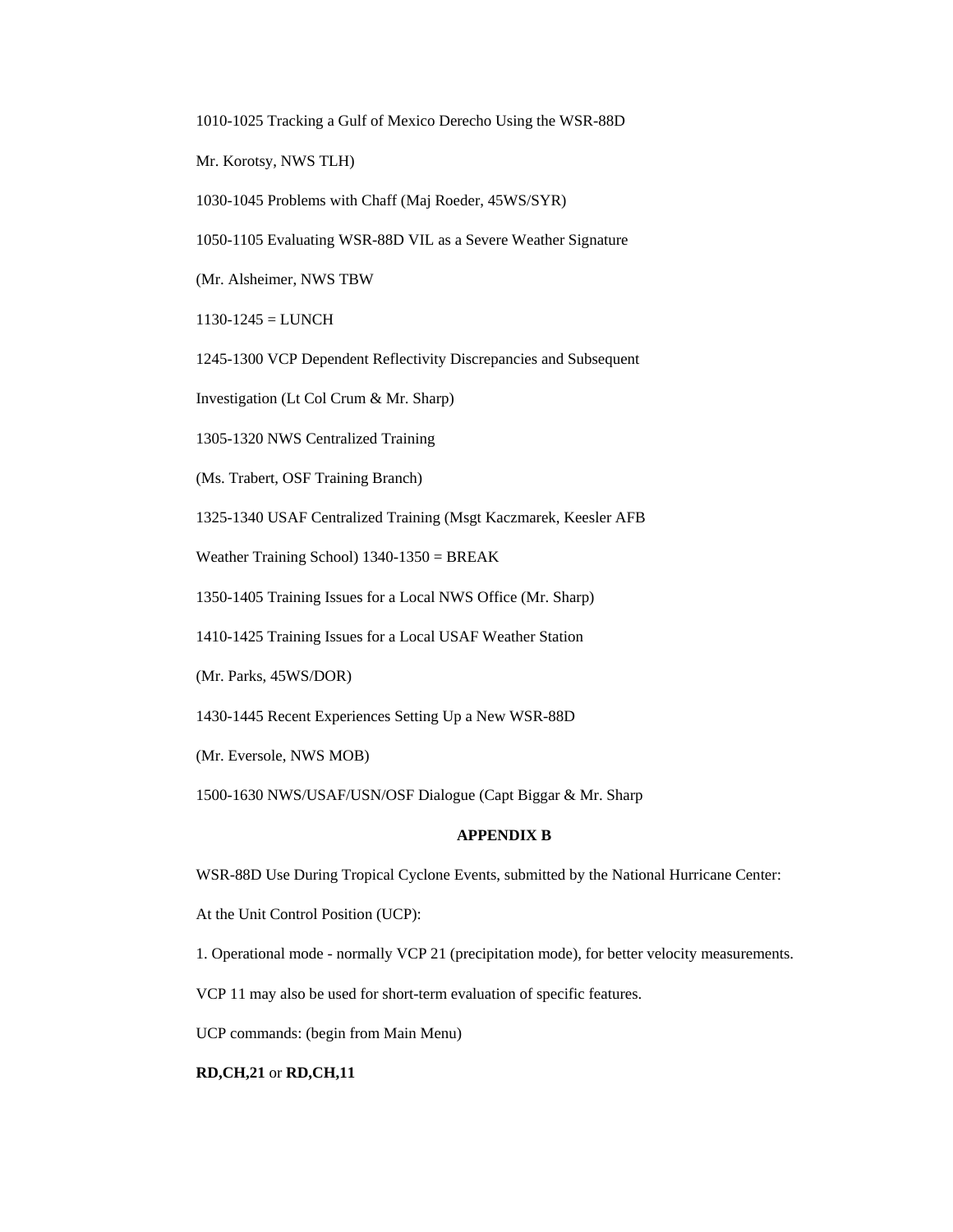2. Velocity data (display) levels for the 8-data level products should be set to display hurricane force winds. Note that the default settings, which usually display a maximum of 64 kit, will be exceeded by even a minimal Category 1 hurricane.

UCP commands: (begin from Main Menu)

**SE,\*\*\*\*\*\*,VE** (enter appropriate menu) then **D,5** (display table 5) then **M** (modify table 5) suggested values are -100, -80

then **E** (save edits) then **D,7** (display table 7) then  $M$  (modify table 7) suggested values are -135, -115

then **E** (save edits)

This modifies the 8-level products ONLY. The routine 16-level products are not affected. By entering the negative values above, corresponding positive values are automatically supplied.

Table 5 will be used if the velocity increment is 1 kit (.97 kt or .5 m/s) while Table 7 will be used if the velocity increment is increased to 2 kt (1.94 kt or 1 m/s). Refer to Item 3.

3. If the velocities are expected to exceed 124 kt, increase the velocity measurement increment (VMI) from 1 to 2 kt.

UCP commands: (begin from Main Menu)

**RD,PR** (Turn off AUTO PRF) **V** (display current VCP) then **V,1.94** (switch VMI of current VCP) then **E** (save edits) **RD,DO,O** (download modified VCP) **RD,PR** (turn on AUTO PRF)

Note: If the VMI is 1 kt, Table 5 from above applies. If the VMI is 2 kt, Table 7 from above applies.

4. Allow Non-associated PUPs (national centers such as NHC) access to:

a.) 8-data level Velocity (V) product (product #24)

b.) 0.54 nm Composite Reflectivity (CR) product (product #37)

These products may be added to the Generation and Distribution Control list, Adaptation List A, with a "Y" in the NAPUP column.

UCP commands: (begin from Main Menu)

**AD,\*\*\*\*\*\*,G,A** (display list A) then **M,9** (modify line 9) AUT AUT STO NA SLICE GEN ARC STO TIM PUP -2.0 1 0 1 60 y then **E** (save edits)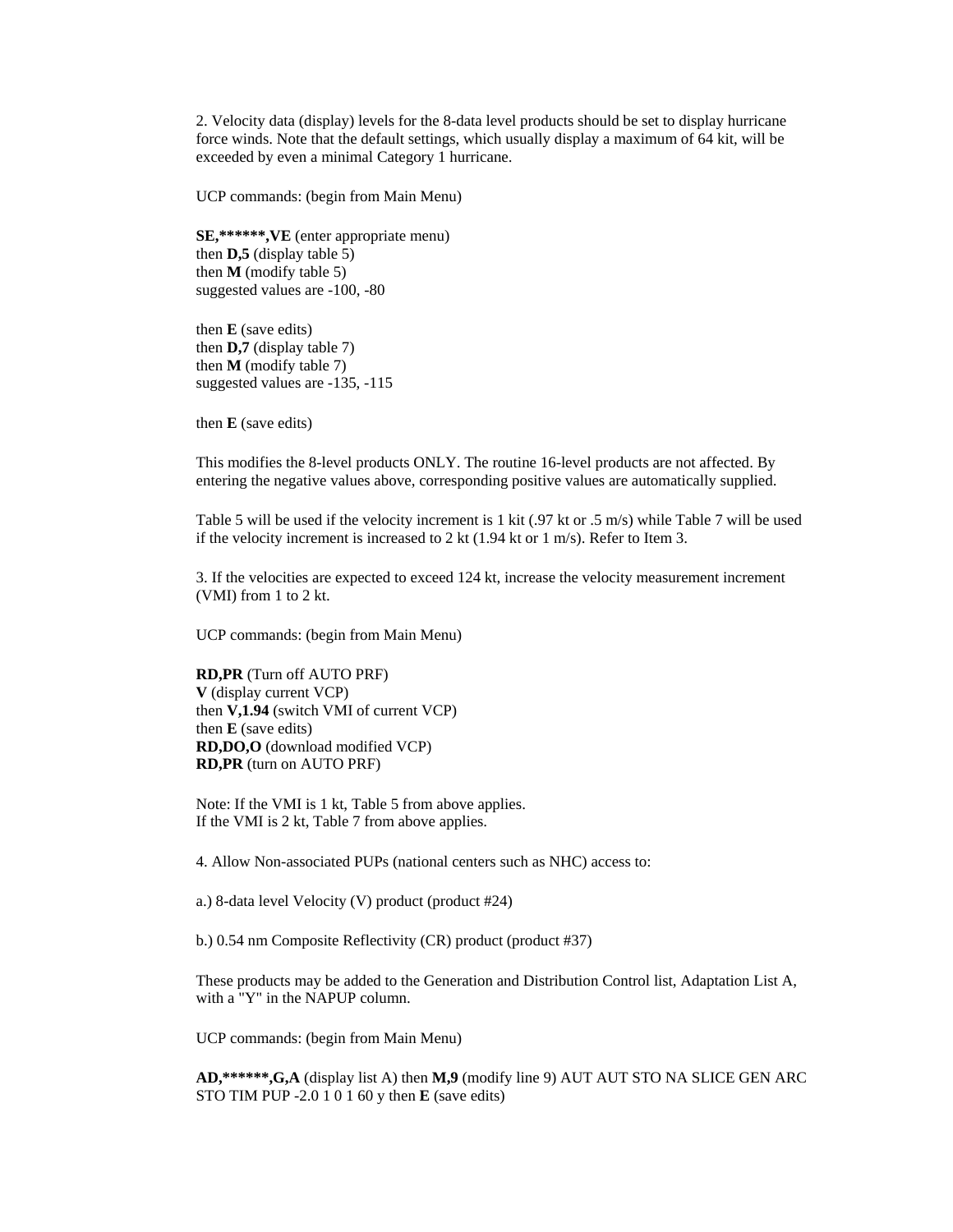**F1** (press F1 key to go to Main Menu) **G** (display current list) then **R,A** (replace current list with changes) then **E** (save edits) 5. Make certain that the ARCHIVE II device is active.

6. Suggested minimum PUP Routine Product Set (RPS) lists are attached. They were originally developed when RPS lists were confined to only 20 products. However, the fundamental philosophy remains the same as operators interrogate tropical cyclones based on range from the radar and intensity. Also, Storm Relative Velocity products (SRR,SRM) should be generated often via One-Time Request with individual or field motions manually input by the PUP operator. The algorithms may not be able to produce a useful motion on their own due to the rotational aspects of tropical cyclones.

7. It is strongly encouraged that local archival (Archive IV) be initiated. Most important to the plan, for both APUPs and NAPUPS, is the 8-data level velocity product, and, in the event of velocities exceeding 124 kt, changing the velocity measurement increment from 1 to 2 kit.

The advantage of using the 8-level V product is that the location of strong hurricane force winds can be displayed, while leaving the standard 16-level velocity product  $(-64 \text{ kt to } +64 \text{ kt})$  alone for routine use.

It is important to note that the key 8-level V product and the 0.54 nm CR product are not available to NAPUPs by current FMH-11 default (5/95). These products can be made available by modifications to the Generation and Distribution Control list. Ideally, this could be done well in advance of a tropical cyclone event. Local Unit Radar Committee (URC) approval should be sought as necessary, in advance, so that changes can be made operationally as the need arises.

For questions or comments, please contact:

Colin McAdie, National Hurricane Center (305) 229-4447

Acknowledgements:

UCP procedural input provided by Dave Sharp, NWSO Melbourne, Florida

Minimum RPS lists suggested by Stacy Stewart, OSF Training Branch are provided and follow:

Note: Storm Relative Velocity Map (SRM) products may be added to any of the lists, but caution is advised since the rotational aspects of tropical cyclones will result in varied individual thunderstorm motions. Manual one-time requests with operator defined motions are preferred. Great utility has also been shown with the Layered Composite Reflectivity Max-Mid (LRM-M) and the One Hour Precipitation (OHP) products.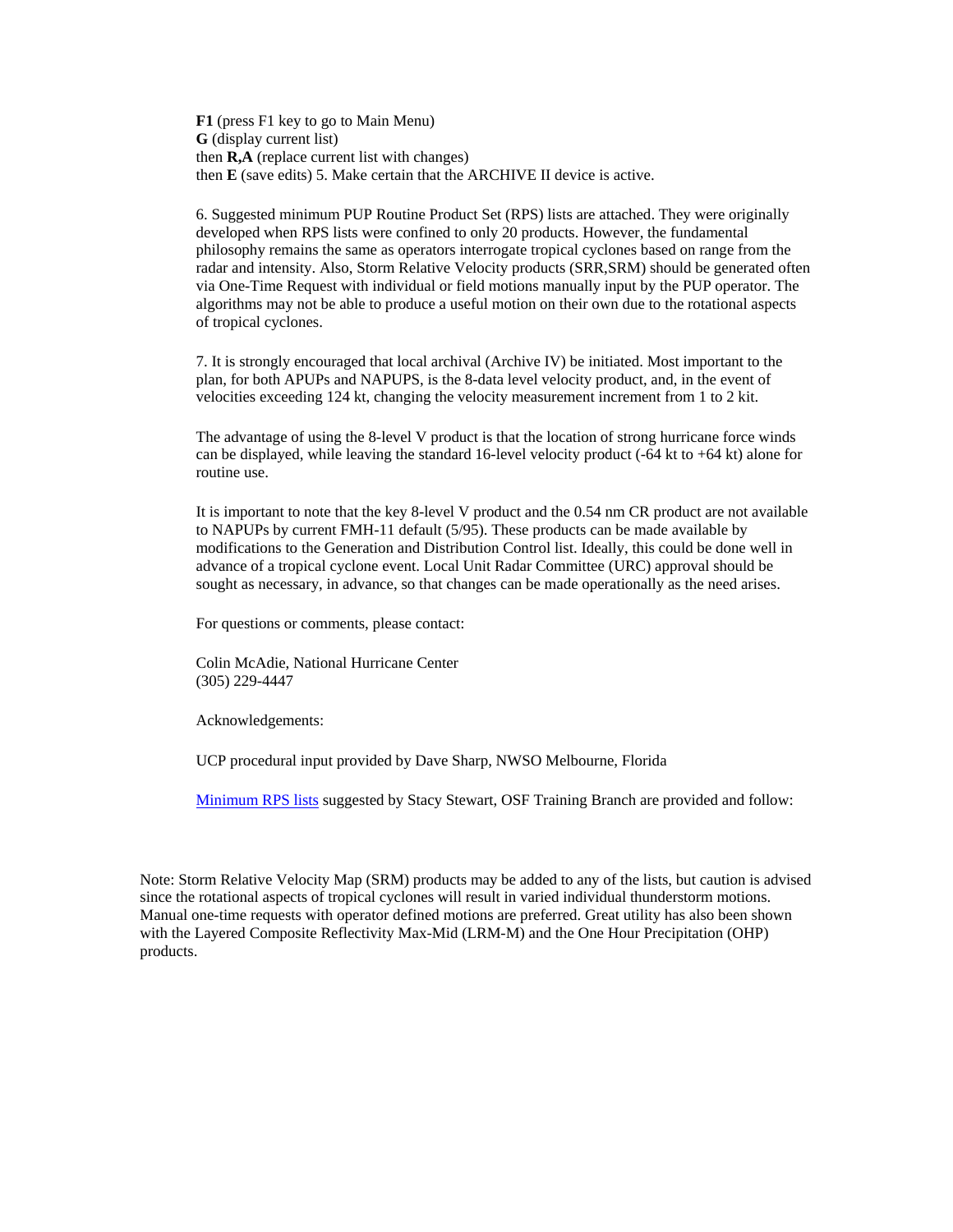# **Recommended Tropical Cyclone (TC) RPS Lists:**

### **(by range from WSR-88D site)**

Center more than 124 nautical miles from radar

## **Minimum recommended RPS list: Center more than 124 nmi from radar.**

| Product                   | <b>Elevation Angle Data Resolution Data Levels</b> |                  |    |  |
|---------------------------|----------------------------------------------------|------------------|----|--|
|                           | (degrees)                                          | (nautical miles) |    |  |
| <b>Base</b>               | 0.5                                                | 1.1              | 16 |  |
| Reflectivity              | 1.5                                                | 1.1              | 16 |  |
|                           | 0.5                                                | .54              | 16 |  |
|                           | 1.5                                                | .54              | 16 |  |
|                           | 2.4                                                | .54              | 16 |  |
|                           | 3.4                                                | .54              | 16 |  |
| <b>Base</b>               | 0.5                                                | .54              | 16 |  |
| Velocity                  | 1.5                                                | .54              | 16 |  |
|                           | 2.4                                                | .54              | 16 |  |
|                           | 0.5                                                | .54              | 8  |  |
| Composite                 |                                                    | .54              | 16 |  |
| Reflectivity              |                                                    |                  |    |  |
| Vertically                |                                                    |                  |    |  |
| <b>Intergrated Liquid</b> |                                                    |                  |    |  |

Storm Total

Precipitation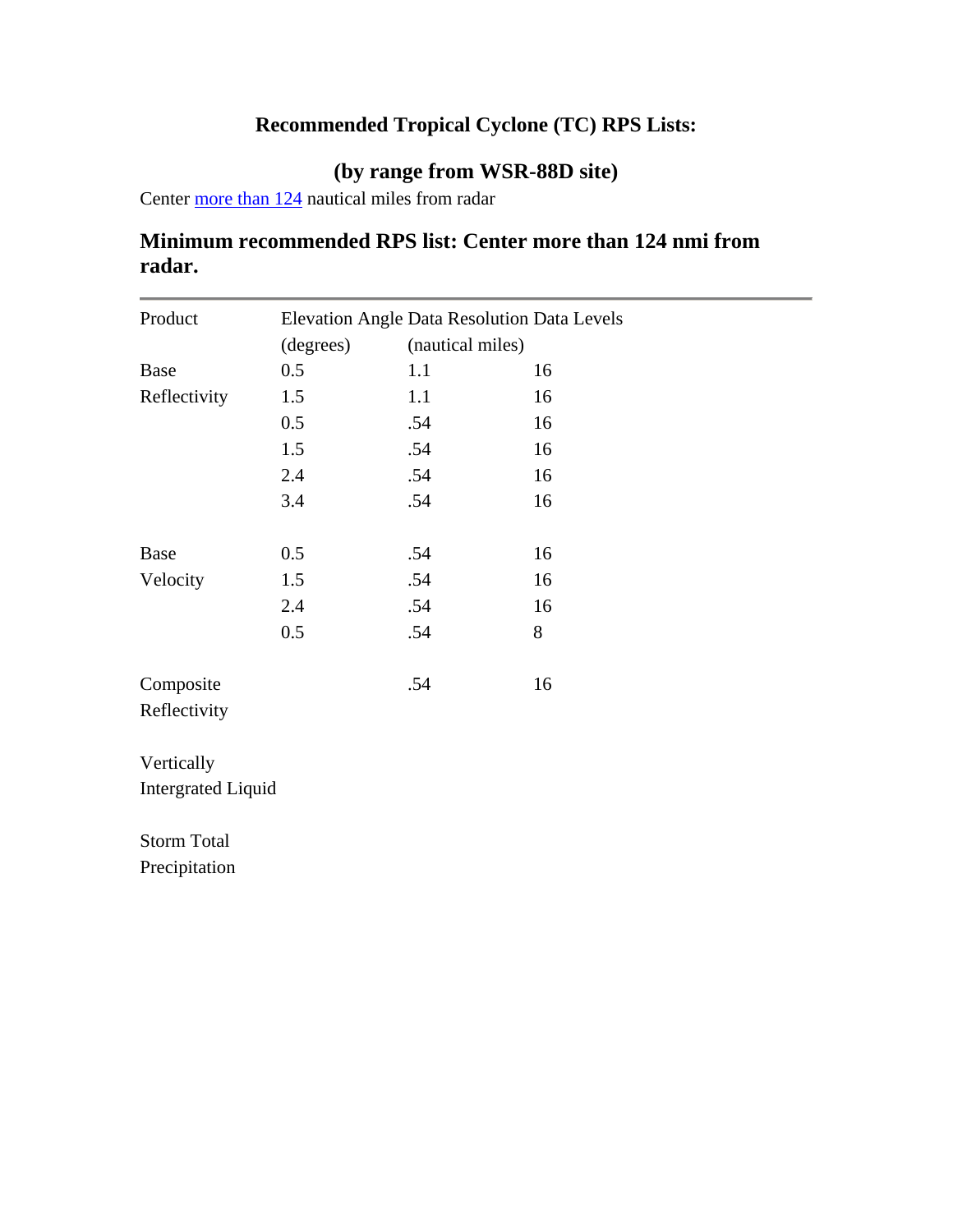| Elevation Angle Data Resolution Data Levels |     |                  |
|---------------------------------------------|-----|------------------|
| (degrees)                                   |     |                  |
| 0.5                                         | 1.1 | 16               |
| 0.5                                         | .54 | 16               |
| 1.5                                         | .54 | 16               |
| 2.4                                         | .54 | 16               |
| 3.4                                         | .54 | 16               |
| 6.0                                         | .54 | 16               |
| 0.5                                         | .54 | 16               |
| 1.5                                         | .54 | 16               |
| 2.4                                         | .54 | 16               |
| 3.4                                         | .54 | 16               |
| 0.5                                         | .54 | 8                |
|                                             | .54 | 16               |
|                                             |     |                  |
|                                             |     |                  |
| <b>Integrated Liquid</b>                    |     |                  |
|                                             |     |                  |
|                                             |     |                  |
|                                             |     | (nautical miles) |

# **Minimum recommended RPS list: Center 62-124 nmi from radar.**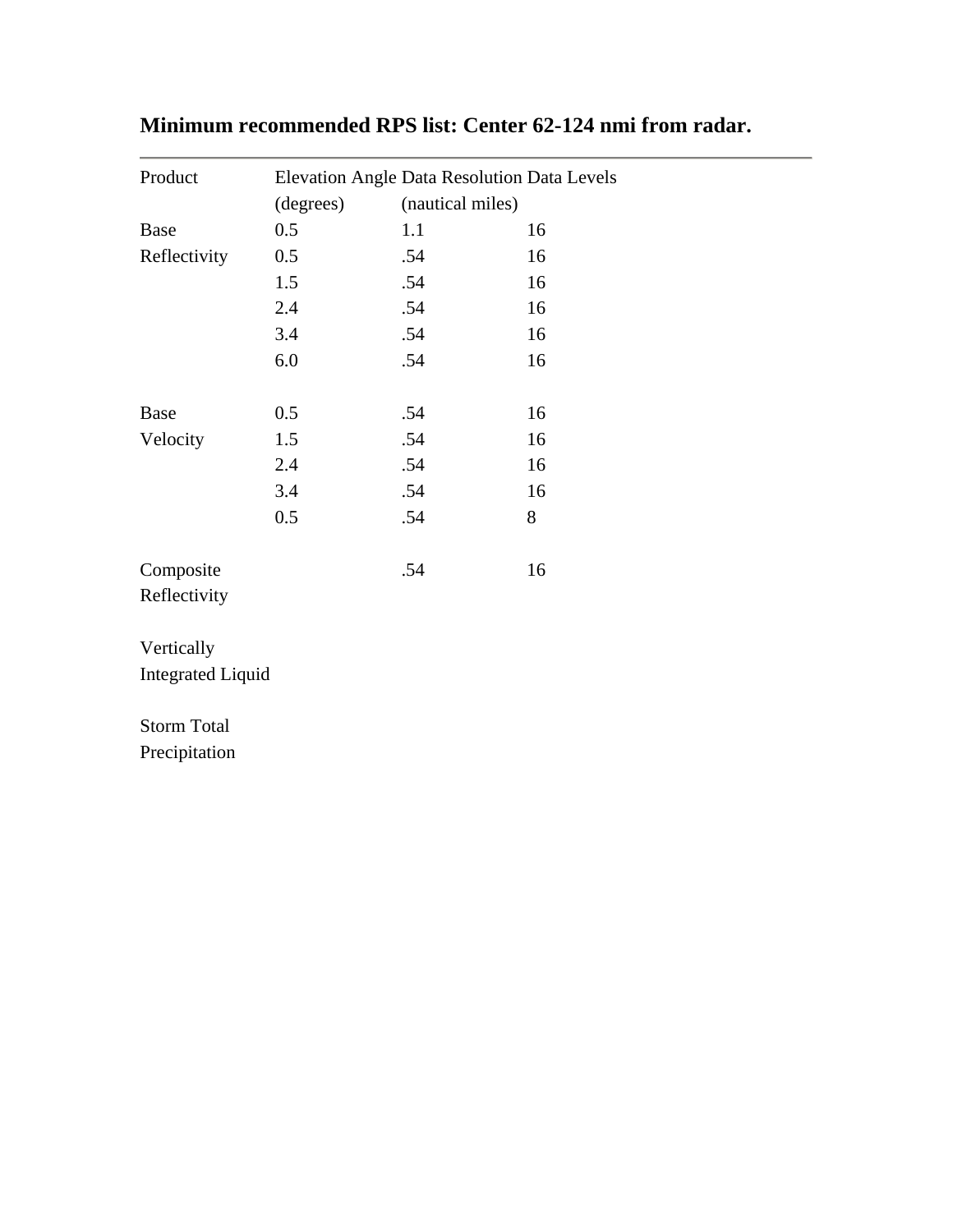| Product                  | Elevation Angle Data Resolution Data Levels |                  |    |
|--------------------------|---------------------------------------------|------------------|----|
|                          | (degrees)                                   | (nautical miles) |    |
| <b>Base</b>              | 0.5                                         | 1.1              | 16 |
| Reflectivity             | 0.5                                         | .54              | 16 |
|                          | 1.5                                         | .54              | 16 |
|                          | 2.4                                         | .54              | 16 |
|                          | 3.4                                         | .54              | 16 |
|                          | 6.0                                         | .54              | 16 |
|                          |                                             |                  |    |
| <b>Base</b>              | 0.5                                         | .54              | 16 |
| Velocity                 | 1.5                                         | .54              | 16 |
|                          | 2.4                                         | .54              | 16 |
|                          | 3.4                                         | .54              | 16 |
|                          | 0.5                                         | .27              | 16 |
|                          | 1.5                                         | .27              | 16 |
|                          | 0.5                                         | .54              | 8  |
| Composite                |                                             | .54              | 16 |
| Reflectivity             |                                             |                  |    |
| Vertically               |                                             |                  |    |
| <b>Integrated Liquid</b> |                                             |                  |    |
| <b>Storm Total</b>       |                                             |                  |    |
| Precipitation            |                                             |                  |    |

# **Minimum recommended RPS list: Center 32-62 nmi from radar.**